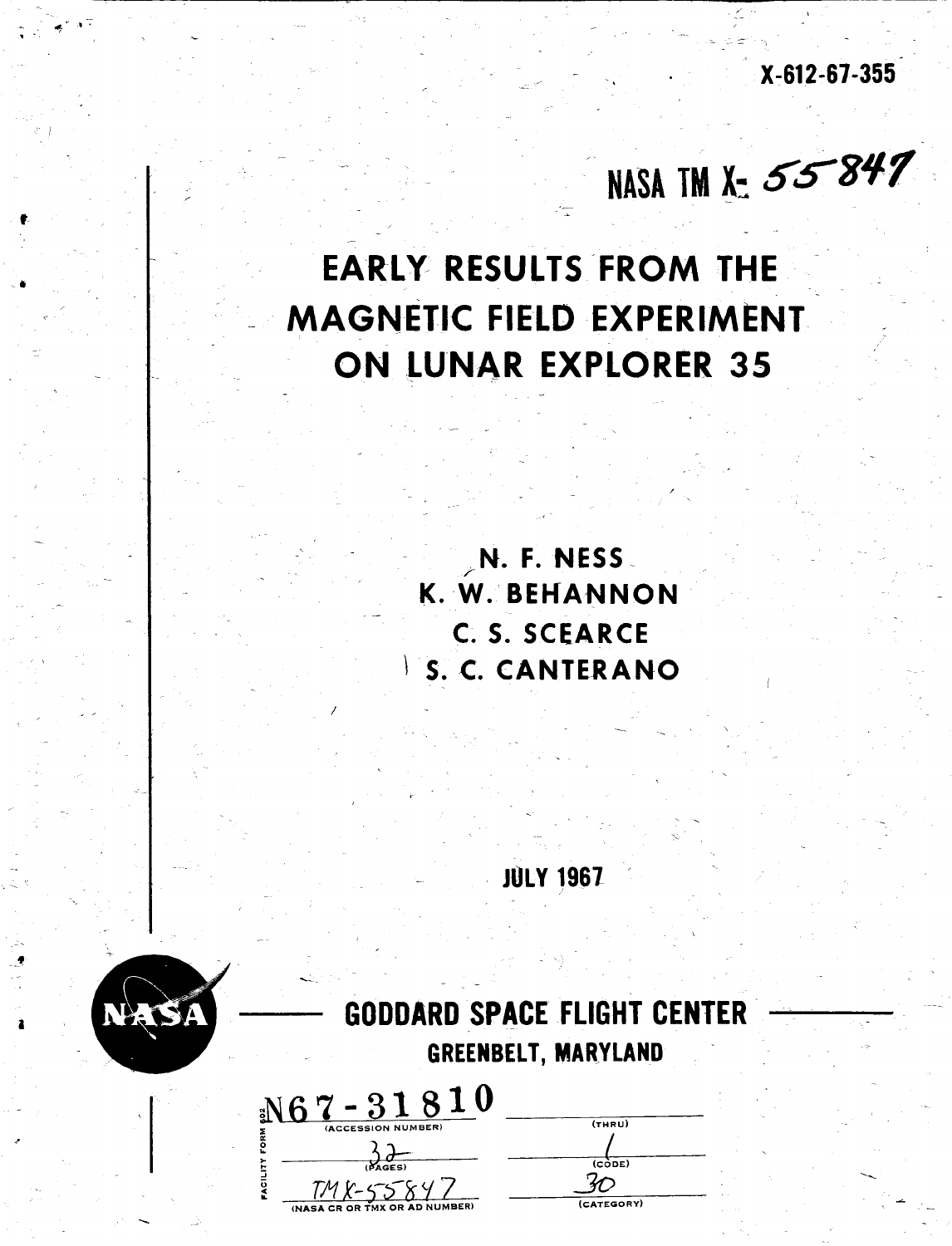# EARLY RESULTS FROM **THE** MAGNETIC FIELD EXPERIMENT

ON LUNAR EXPLORER 35

by

N. F, Ness **K. W.** Behannon C. S, Scearce S. C. Cantarano\*

July 1967

**\*Now at** the University of Rome, Rome, Italy

.

 $\sim$  1  $^{\prime\prime}$ 

Ť.

 $\bar{1}$ 

 $\mathbb{L}$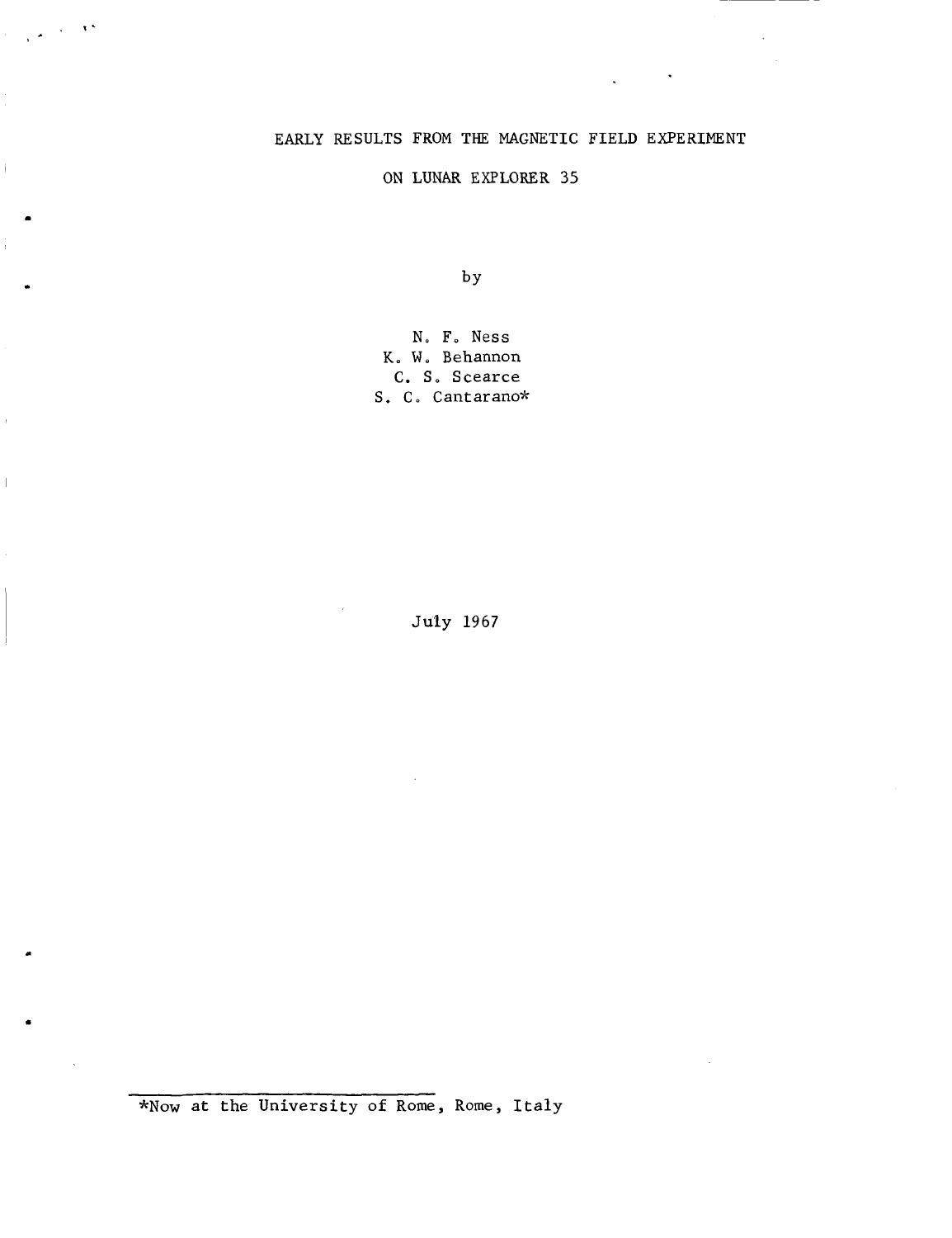#### Abstract

Explorer 35 **was** injected into a selenocentric orbit on July 22, 1967. Analysis of measurements near pericynthion (2500 Km) while the moon is within the geomagnetic **tail** suggest that the moon is not magnetized and that its moment is less than 4  $\mathrm{x}$   $10^{20}$  cgs. units ( $10^{-5}$  of the earth). Rapid diffusion of interplanetary magnetic field lines through the lunar body limits the average electrical conductivity to a maximum value of  $10^{-5}$  mhos/meter. Thus capture of interplanetary magnetic field lines by the moon and formation of a lunar magnetosphere as theorized by Gold is not substantiated. A lunar bow shock wave has not **yes** been observed when the moon is located in the interplanetary medium or the magnetosheath of the earth.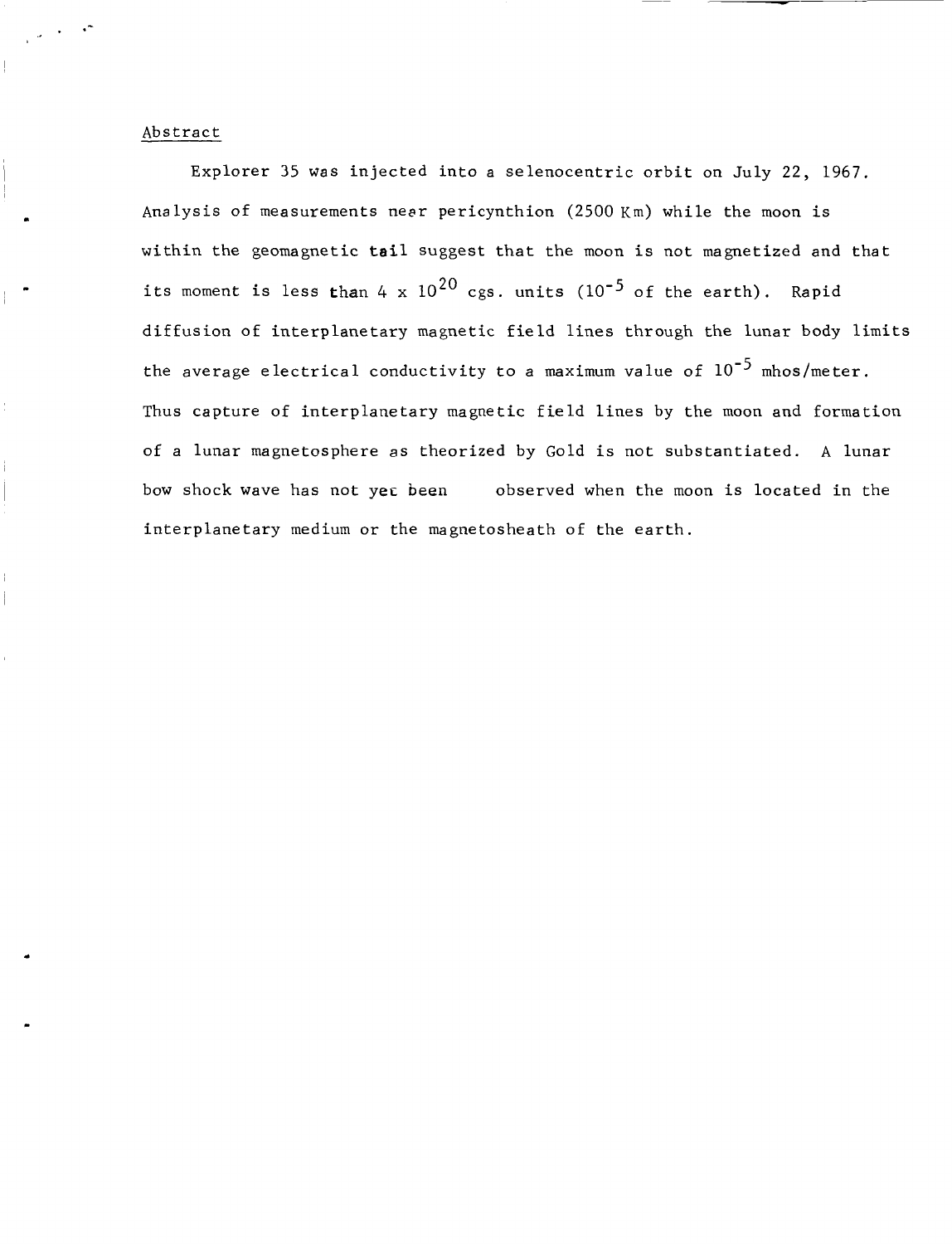### Introduction

The **NASA** Explorer 35 was launched from the Eastern Test Range Cape Kennedy, Florida on July 19, 1967 at 14:19:02 UT. The principal objective was to place the spin stabilized IMP type spacecraft into a lunar orbit to investigate the magnetic field of the moon and the interaction of the solar wind with the lunar body. The secondary objective is associated with the orbit of the moon which permits monitoring of the interplanetary medium and the earth's magnetic tail once each lunar month. This is possible only if the influence of the moon is negligible during a portion of the satellite orbit.

The transfer trajectory was very close to nominal and is shown projected on the ecliptic plane in Figure 1. Analysis in real time of range and range rate tracking data indicated that a successful lunar orbit was possible with injection times between 66.5 to 68.5 hours after liftoff. The restrictions of the launch vehicle on spacecraft weight (104 Kg) precluded use of a midcourse maneuver capability. Thus the range of orbital parameters possible depended upon time of firing the retro motor to anchor the spacecraft into a stable lunar orbit. Restrictions of technical factors related to the performance of the spacecraft power system required considering orbits with periods approximately 12 hours or greater. Without reorientation of the **spin** axis, parallel to the retro thrust vector, this would have limited lunar orbits to those of moderate eccentricity with a minimum pericynthion of 3,000 Km.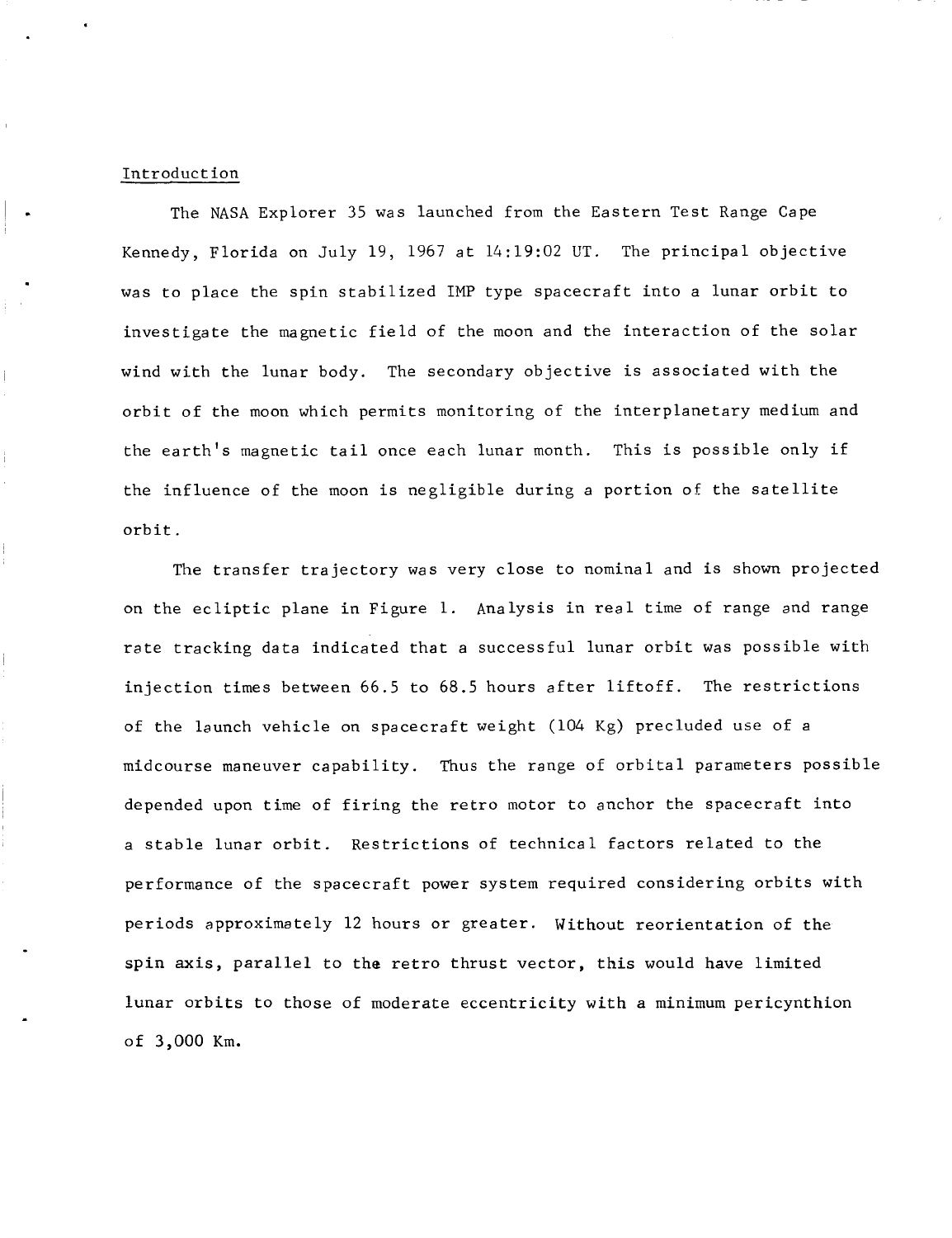*8*  The interaction of the super Alfvenic solar wind with the moon might be expected to produce a lunar bow shock wave at a distance from the lunar surface of 500 to 800 Km. Hence it was desirable to decrease the pericynthion distance in order to perform measurements near the stagnation point of plasma flow close to the moon. It was necessary to utilize the spacecraft attitude control system so that the two requirements on satellite orbit parameters, scientific and technical, could be satisfied. **A** successful reorientation of the satellite spin axis of  $5.5^{\circ}$  was performed on July 20 between 2000-2200 UT. The selected time to fire the fourth stage was chosen as 67.0 hours after lift-off which statistically guaranteed a lunar orbit with a dynamical lifetime in excess of several years, **a** pericynthion less than 2600 Km. and an orbital period of approximately 12 hours. Explorer 35 was injected into a captured lunar orbit on July 22 at 09:19:25. The orbital parameters obtained from analysis of early tracking data indicate an apocynthion of  $\sim$  9400 Km, pericythion  $\sim$  2500 Km, eccentricity  $\sim$  0.6, and an orbital period of 11.5 hrs. (See Figure 2). The orbital plane is inclined at 166O to the ecliptic plane thus leading to **a** retro-grade orbit when compared with planetary motions about the sun. The inital apocynthion-moon-sun angle ,  $\phi_{\text{CCF}}$  is 304<sup>0</sup> east of the sun as measured in selenocentric solar ecliptic coordinates (X axis directed from moon to sun, Z axis from moon to north ecliptic pole, Y axis forming righthanded coordinate system). This angle will decrease by approximately  $1.1^{\circ}$  /day due to the heliocentric motion of the earth about the sun and the perturbations by the gravitationa1,fields of the sun and earth.

-2-

..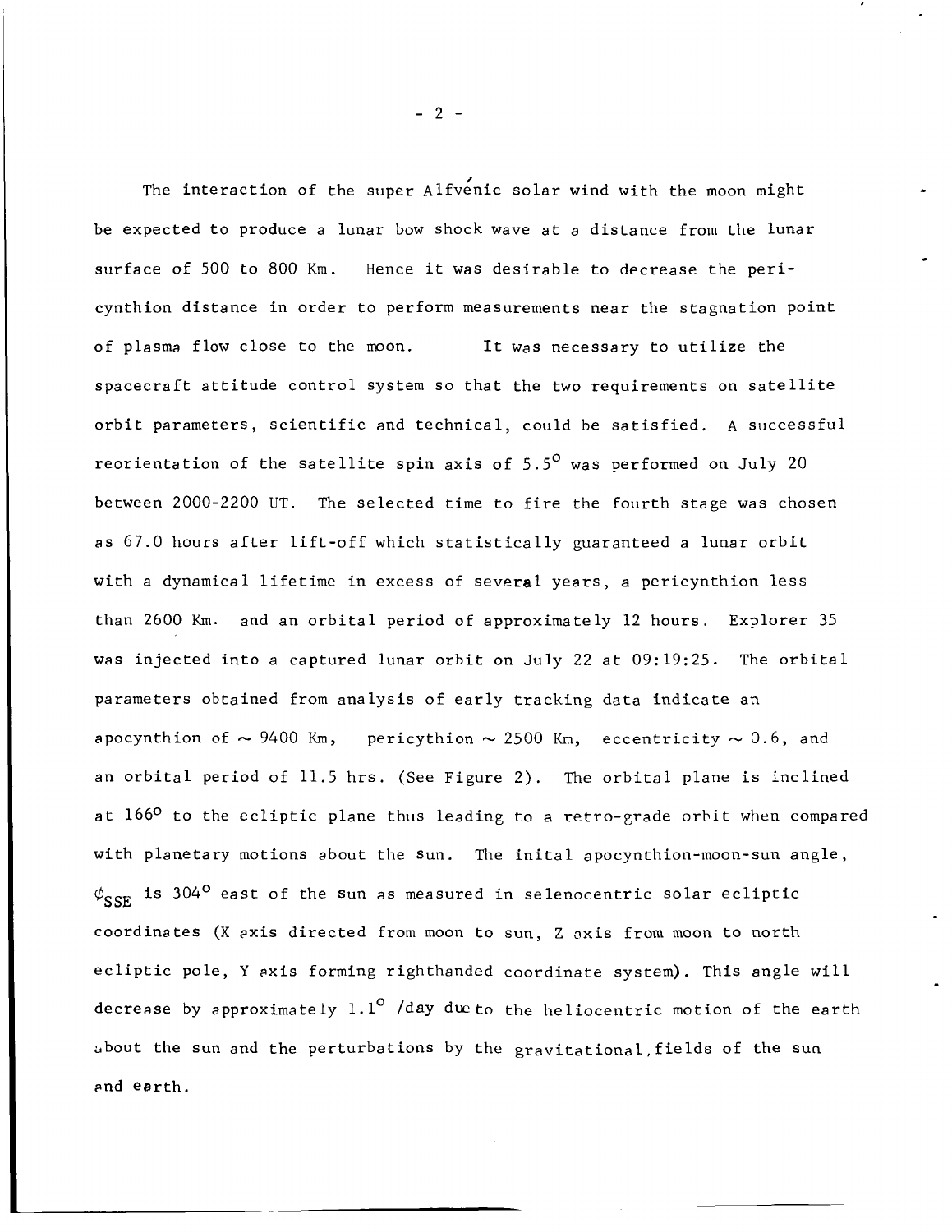Subsequent to the lunar orbit injection and following sufficient orbital tracking to establish the stability of the orbital parameters, a final reorientation maneuver was conducted. The objective was to reorient the spin axis to be perpendicular to the plane of the ecliptic for technical and scientific reasons. **A** fixed orientation of the spin axis relative to the spacecraft-sun line eliminates the seasonal effect of variations in temperatures and solar panel power output associated with non-orthogonality. **A** more important consideration relates to the angular acceptance cone of certain instruments on the spacecraft such as the plasma probe whose view is perpendicular to the spin axis in the equatorial plane of the spacecraft with a full angle of  $\sim 60^{\circ}$ . This final reorientation maneuver would thus permit continuous monitoring of the solar plasma flux with a constant viewing angle at the optimum aspect for the plasme probe.

The final reorientation was accomplished in two phases, the first occurring between 2106 July 25 - *0143* July 26 and the second between 1521 - 1722 July 26. **A** total pngular excursion of 101O placed the spin axis directed within a few degrees of the south ecliptic pole (RA =  $9^{\circ}$ , DEC =  $66.5^{\circ}$ ). Throughout these attitude maneuvers the spacecraft spin rate decreased slightly due to the loss of angular momentum as the gas jets were activated. The final spin rate of 26.1 RPM should remain constant since the solar radiation pressure spin-up and spin-down, characteristic of previous spacecraft with solar paddles in the Explorer series, is avoided with the  $90^{\circ}$  aspect to the sun.

Investigation of the magnetic field environment of the moon has been conducted by the USSR with its space probe Luna 2 (Dolginov et al., 1961) and Luna 10 which orbited the moon with intermittent data transmissions for

*-3-*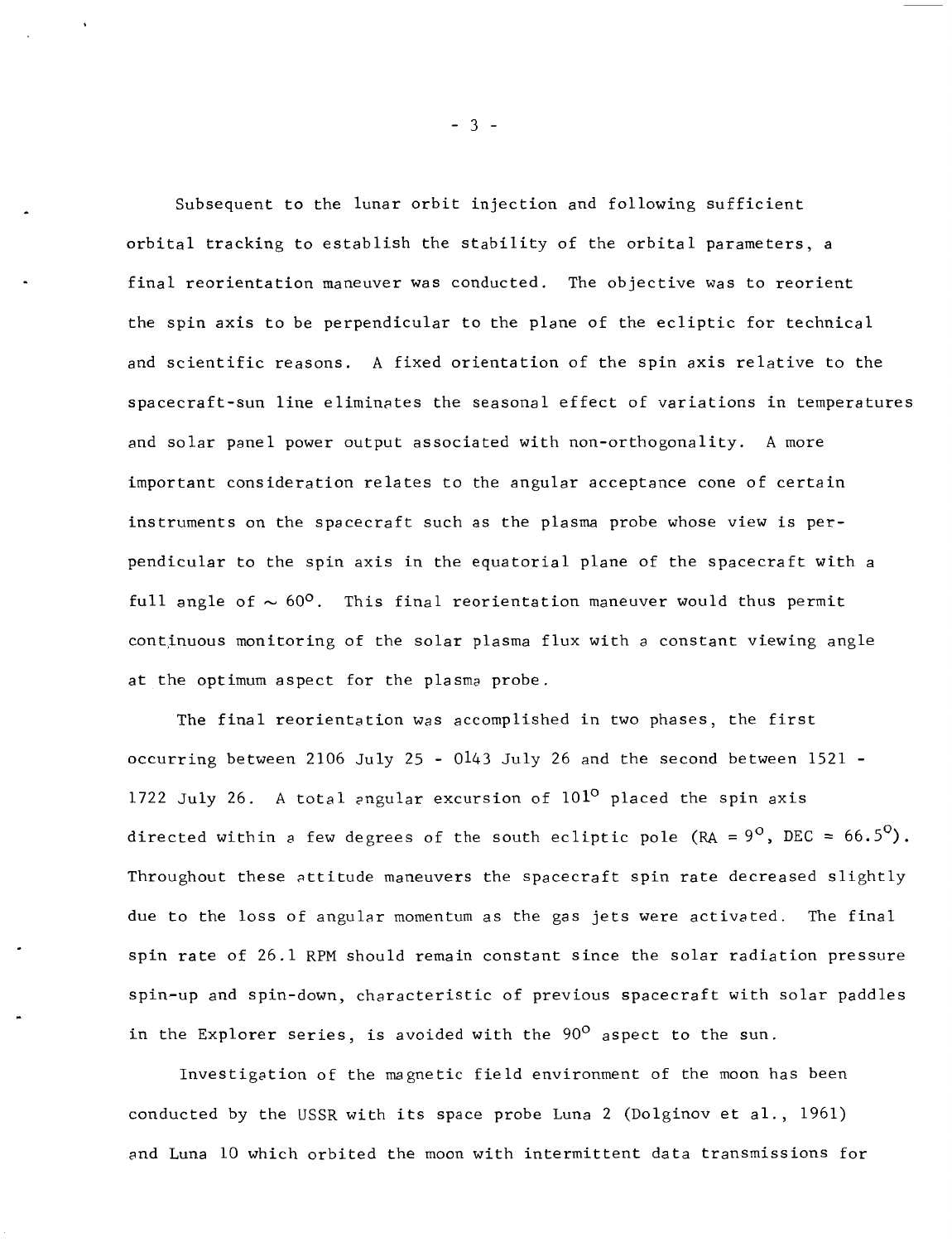two months beginning in April 1966 (Dolginov et al., 1966; Zuzgov et al. , 1966). From Luna 2 it was concluded that with the *2* 50 **gamma** accuracy of the instrument there was no detectable lunar magnetic field. This led to an upper estimate of the magnetic moment of the moon= $10^{-4}$  that of the earth (8.1 x  $10^{25}$  cgs. units). The possible detection of the magnetohydrodynamic wake of the moon, observed by IMP 1 in 1963, was reported by Ness  $(1965a)$ .

Mapping of the distant geomagnetic tail by IMP 1 (Ness, 1965b) and more recently Explorer 33 (Behannon, 1967; Ness et al., 1967) has shown the extension of the geomagnetic field forming a magnetic tail pointed in the pntisolar direction extending beyond the orbit of the moon. A well defined imbedded field reversal region referred to as a neutral sheet has also been detected and anplyzed (Speiser and Ness, 1967). In addition the detection of the plasma sheet associated with this field reversal region has been reported by the Vela 3 experiment of Bame et al., (1967).

Measurements obtained on the Luna 10 spacecraft reportedly failed to detect the earth's magnetic tail within 2 days of full moon, when it would be expected, and a reinterpretation of the results has been presented by Ness (1967). Dolginov et a1.,(1967) have suggested, however, that the moon possesses a magnetosphere and thus even when it is within the geomagnetic tail, lunar orbiting spacecraft do not detect the geomagnetic tail field.

This paper presents early results and preliminary interpretations of data obtained with the NASA-GSFC tri-axial fluxgate magnetometer experiment during the first 12 orbits of the moon during 22-27 July 1967. The position

*-4-*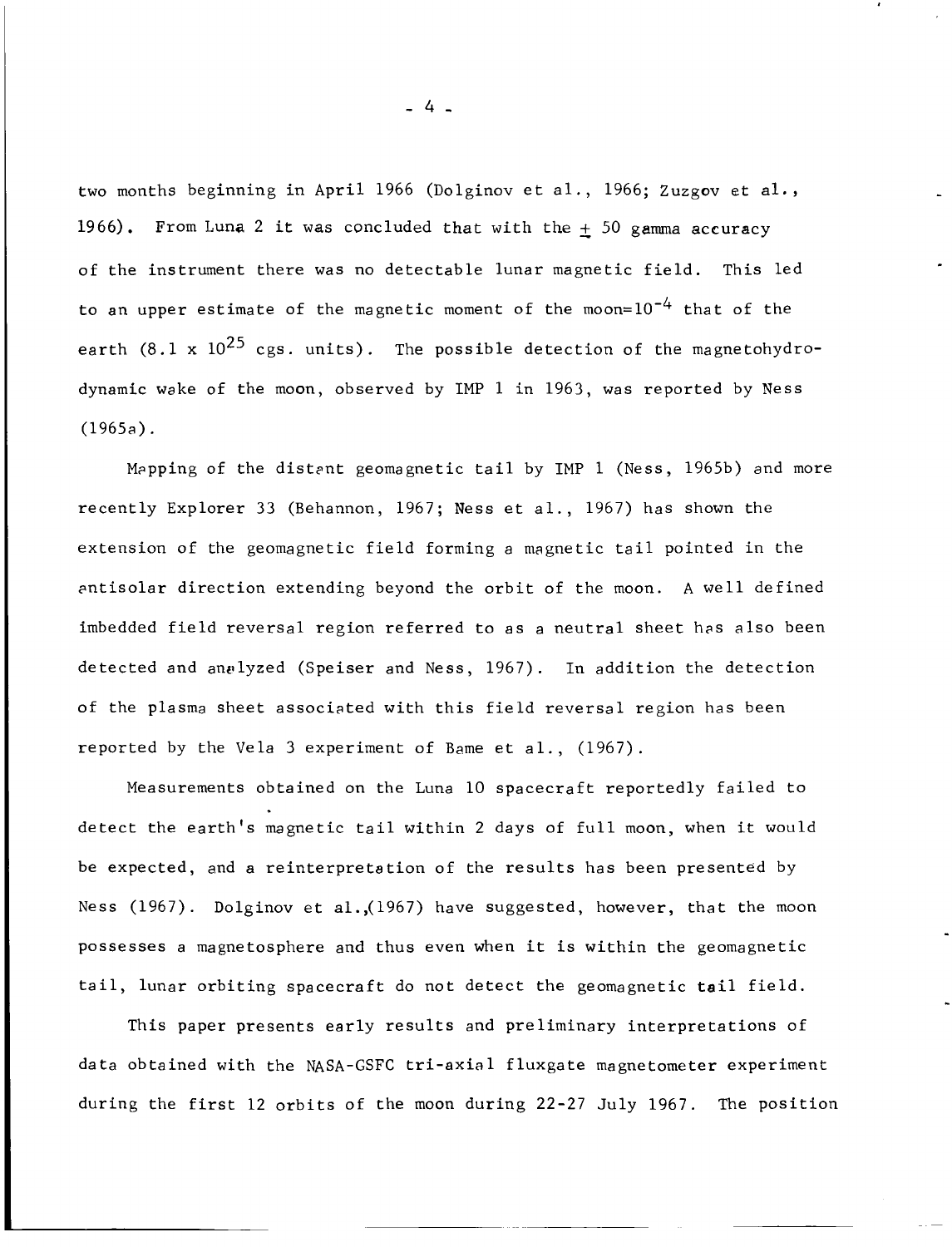of the moon changed from being imbedded in the earth's magnetic tail thru transversal of the earth's magnetosheath and finally passage into the interplanetary medium. The data presented covers the time interval from the transfer trajectory July 20 through the third lunar orbit on July **23.** 

 $\mathop{\parallel}$ 

-5-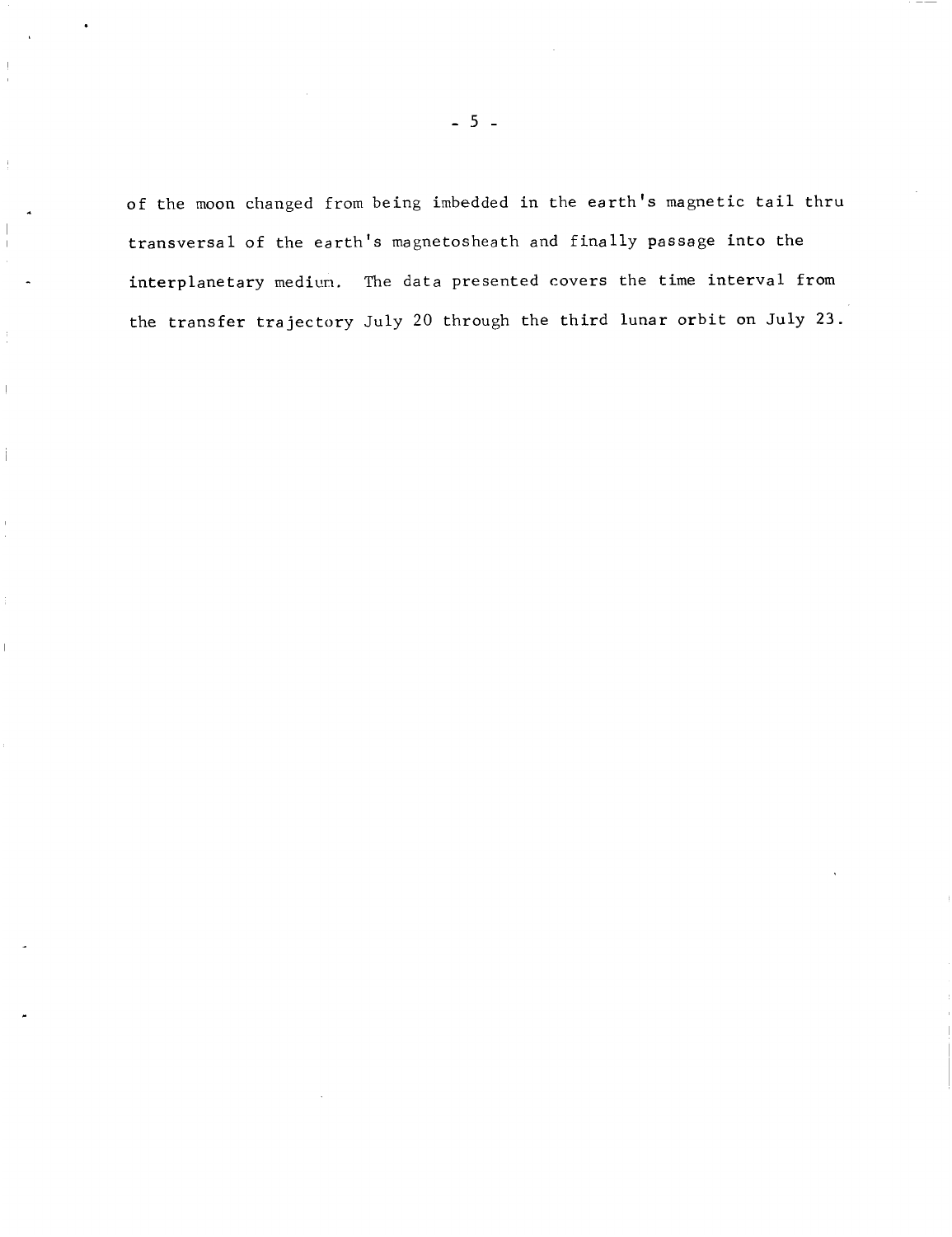## Instrument and Data Presentation

The NASA-GSFC magnetic field experiment on Explorer **35** is similar to that instrumented for the Explorer **33** spacecraft (Behannon, 1967). Briefly, the fluxgate sensor is mounted at the end of a boom 2,2 meters from the spin axis to reduce contamination by magnetic fields associated with the spacecraft to less than 0.25y. A combination of the intrinsic spin of the spacecraft and a flipper device permits calibration of the zero levels of the three sensors once every 24 hours. At this early date the zero levels are known to an accuracy of approximately  $+ 0.3\gamma$ . Subsequent analysis and processing of improved quality production data tapes, as opposed to quick look data tapes, will reduce this uncertainty.

**<sup>A</sup>**new feature of the Explorer **35** instrument is the incorporation of an automatic range switch which changes the sensitivity on the basis of inflight measurements. The two ranges selected were +  $24\gamma$  and  $\pm$  64 $\gamma$ on each axis, with a sensitivity of  $\pm$  0.1 and  $\pm$  0.25 gamma, respectively, for the 8 bit quantization employed. At intervals of 81.82 seconds the instrument determines whether or not the preceding 16 measurements (at 5.11 second intervals) permitted or required a change in the range. **<sup>A</sup>**separate flag bit is telemetered once each sequence to provide unique identification of the correct scale factor to apply in converting the engineering units to physical quantities. This range switch feature improves the sensitivity of the experiment by a factor of 2.5 when compared to the previous Explorer **33** experiment. The range switch changed scale from high range to low range at a geocentric radial distance of

-6-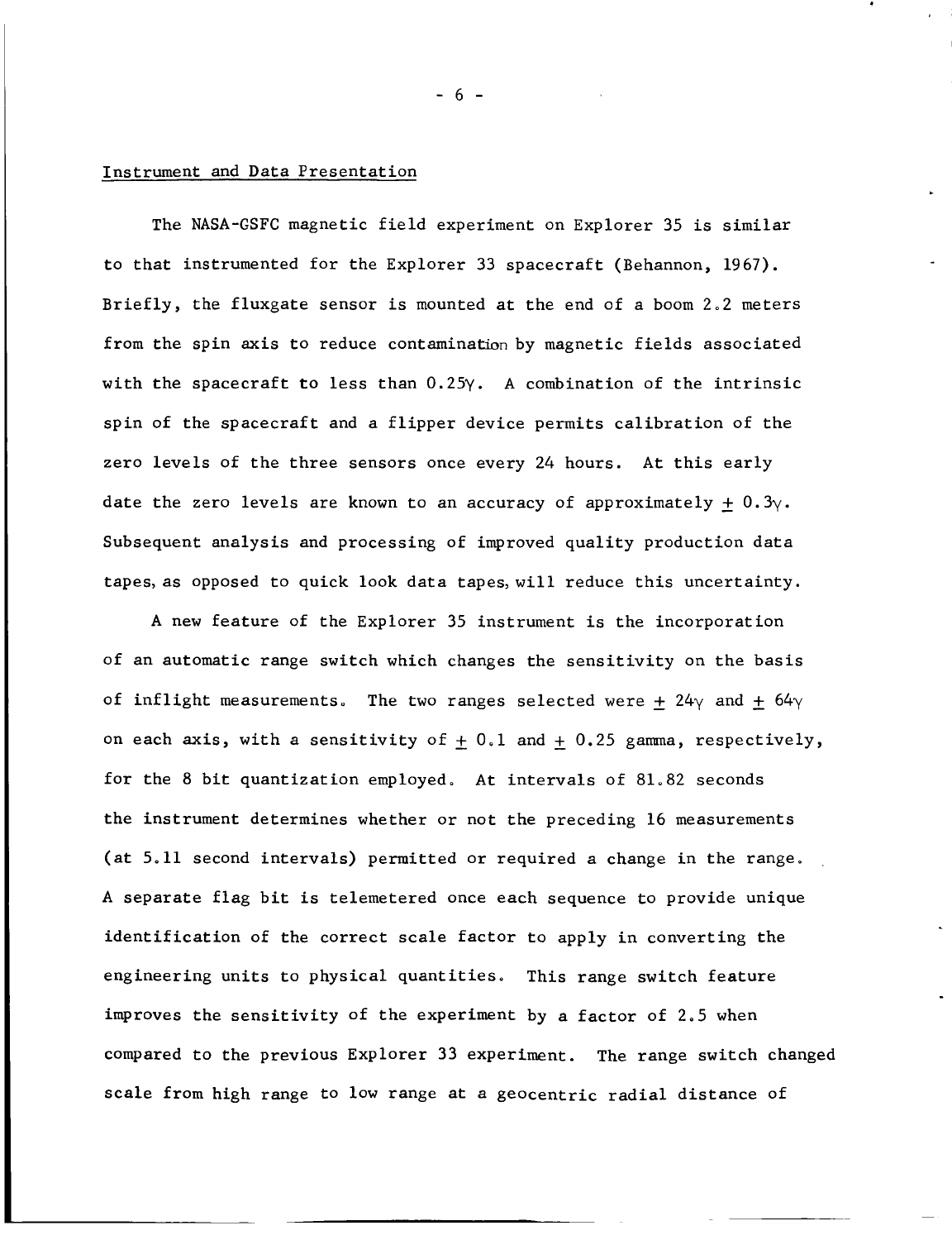18 **R (4010** UT July 20) during the outbound traversal of the **E**  magnetotail and has remained in the low range subsequently. The data presented herein are thus made with a sensitivity of  $\pm$  0.1 $\gamma$ .

 $\bar{1}$ 

ļ.

 $\bar{\bar{z}}$ 

The magnetic field data to be presented and discussed in this initial report represent averages of the magnetic field components computed over individual sequences of 81.8 seconds. The data is presented in either a geocentric or selenocentric coordinate system. Since the moon-earth distance is such a small fraction of the earth-sun distance the two coordinate systems are identical for discussing magnetic field directions. Component averages of the observation are used to reconstruct a vector magnetic field magnitude and direction, In addition a computation of the average **RMS** component deviation is obtained **by** linearly averaging the three orthogonal component RMS deviations obtained in computing the component averages. This parameter is diagnostic in indicating regions in which the magnetic field fluctuates on time scales  $-0.2$  - 80 seconds.

At this early date it has not been possible to subject all of the data to a detailed critical analysis and eliminate spurious data points. However, such refined analysis is not expected to alter the principal conclusions which have been reached from this initial analysis. The reader will readily identify such data points in the presentation particularly when the very steady magnetic fields in the earth's magnetic tail and in the interplanetary medium are being measured. Data obtained when the moon and hence Explorer 35 is imbedded within the neutral sheet region of the earth's magnetic tail or the magnetosheath presents a more difficult task because of the ambient field fluctuations characteristic of these regions,

-7-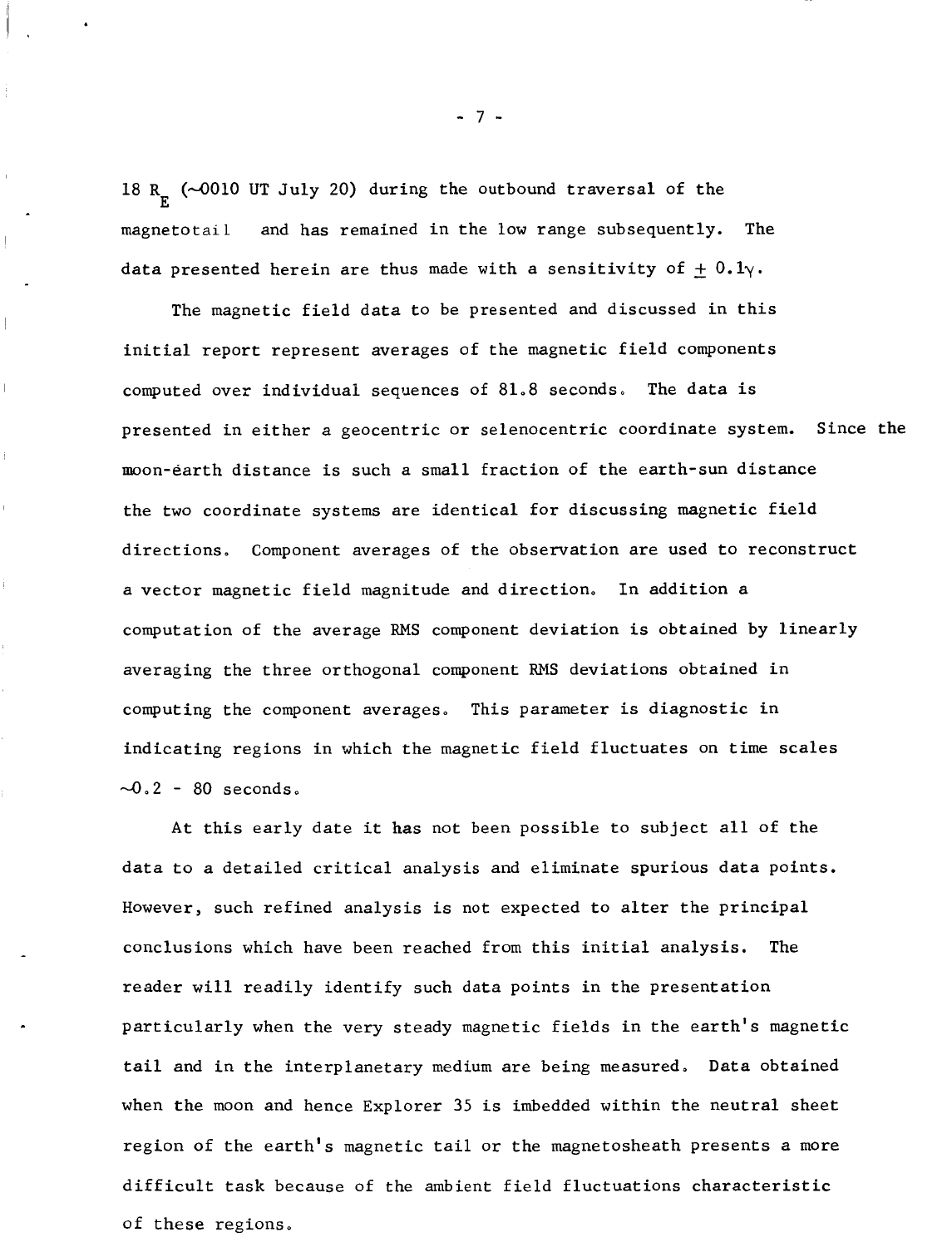Observations

During the early portion of the transfer trajectory, shown in Figure 1, the measured magnetic field direction approached the sun-earth line characteristic of the geomagnetic tail at distances greater than 15  $R<sub>F</sub>$ . The data for July 20, 1967 following the range change to the instruments most sensitive scale is shown in Figure *3.* Here the field direction closely parallels the earth-sun line  $(\theta = 0^0, \phi = 180^0)$  and is very steady. In addition the sense of the field away from the sun indicates that Explorer 35 is located within the lower portion of the geomagnetic tail. Field magnitudes observed, between 15 - 25Y, are in excellent agreement with previous results obtained with other spacecraft mapping this region of space. Spurious data points are evident because of their large RMS values.

**As** the satellite continued outbound in its transfer trajectory the field direction remained essentially constant. Dpta for July 21st is presented in Figure *4* and shows a continuation of the characteristic tail field geometry at radial distances of 40 to 55 R<sub>F</sub>. Caps in the data are observed, generally of 10 to 20 minutes duration and correspond to intervals when the range and range rate system is exercised and transmission of scientific data is temporarily suspended.

The general features of the observations are similar to those reported for July 20 with characteristic time variations and increases in fluctuations corresponding either to identifiable "island" events (Anderson and Ness, 1966) or poor quality data as indicated by anomalously large RMS values and inconsistent variations of field magnitude and direction. At approximately 1200 UT on July 21 it is noted that the field magnitude decreases frequently

*-8-*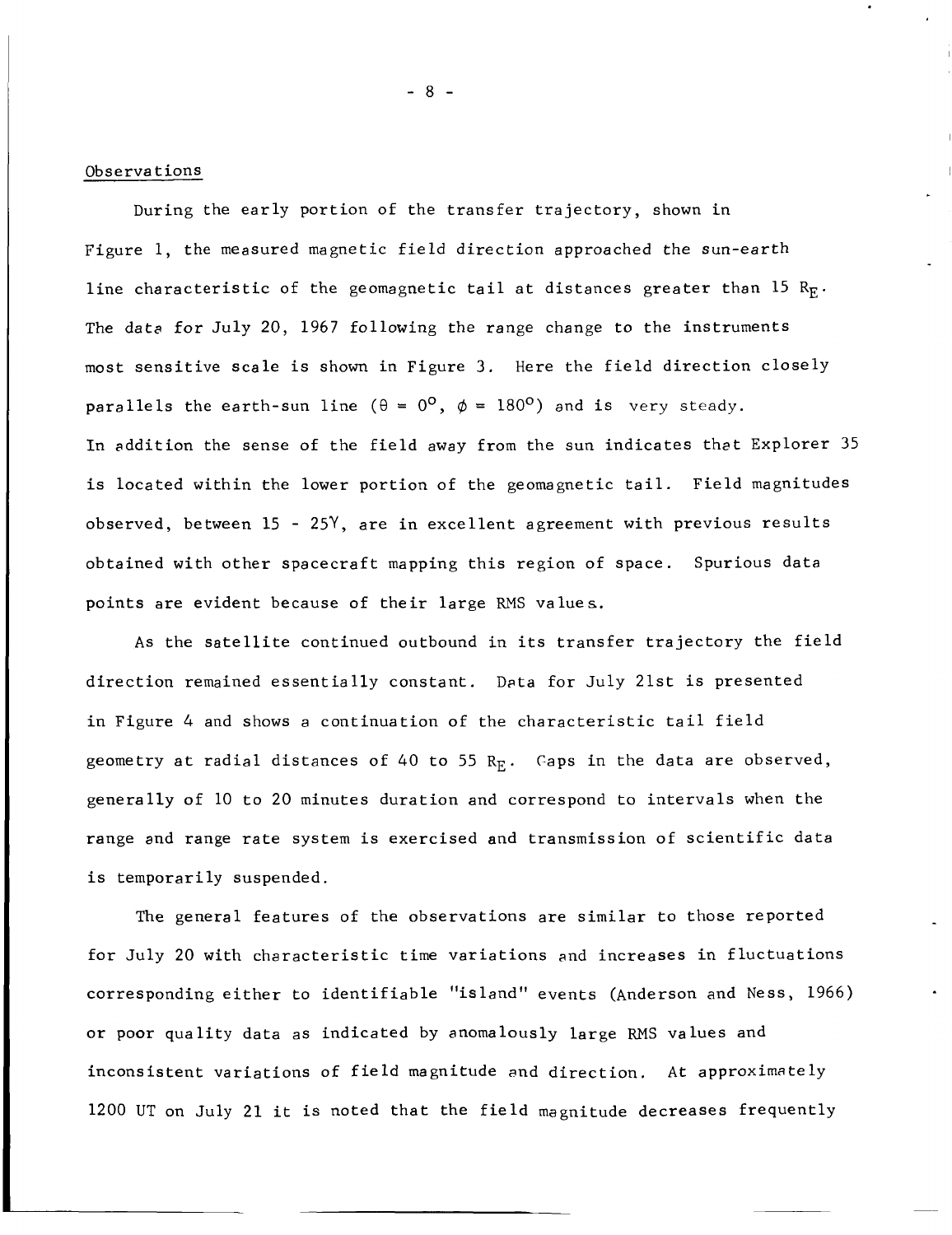to relatively small values. At this time the spacecraft was approximately 0.5  $R<sub>F</sub>$  below the solar magnetospheric equatorial plane and probably close to the neutral sheet,

Data for July 22 is presented in Figure 5 which includes injection of Explorer 35 into lunar orbit and the first 1- $\frac{1}{2}$  lunar orbits. Generally the magnetic field during this time interval is observed to be similar to that previously detected characteristic of the southern portion or lower half of the geomagnetic tail,  $\theta \sim 0^{\circ}$ ;  $\phi \sim 180^{\circ}$ . At these great distances from the earth .60 R<sub>F</sub>, the field magnitude of 10 -  $12^{\gamma}$  appears to be slightly larger than the average of  $8^{\gamma}$  observed by Explorer 33 (Behannon, 1967). Following injection as shown in Figure 2, the satellite is occultated by the moon for telemetry transmissions to earth. Subsequently, it is seen in Figure 5 that the data obtained in close lunar orbit after pericynthion is essentially unchanged from that obtained prior to occultation and during the transfer trajectory. The field magnitude remains constant and the direction ( $\theta \sim 0^{\circ}$ ,  $\phi = 180^{\circ}$ ) does not change. The fluctuations observed in the magnitude and direction after 1700 UT July 22 are interpreted to represent immersion of both the moon and Explorer 35 in the earth's neutral sheet region in the geomagnetic tail. Generally the data correspond remarkably well to observations obtained one year earlier on Explorer *33* in studying the geomagnetic tail and neutral sheet regions at and beyond the moon's orbital distance. There appear to be no identifiable changes associated with proximity to the moon since there are no coherent variations of the data with orbital position or distance with respect to the moon. This sets an upper limit of a few gammas for the lunar magnetic field at pericynthion  $(1.4 R_M)$ .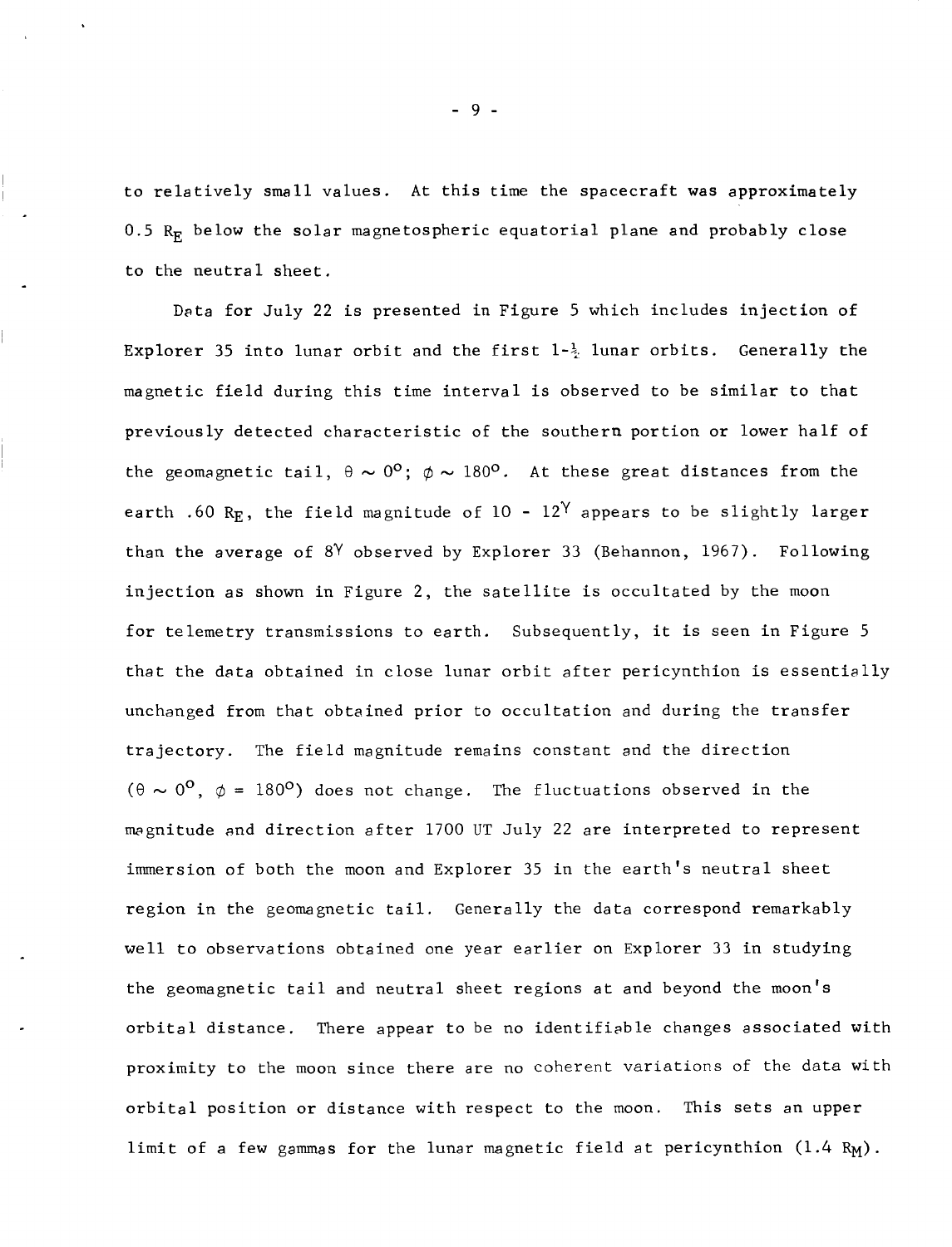Orbits 2 and *3* are continued in Figure 6 on July 23, 1967. Here the character of the data is notably different than that on 20-22 July. The direction of the field is observed to generally be inclined at a large angle to the ecliptic plane and in a sense towards the sun with large amplitude variations. In addition the magnitude of the field is much weaker, being 7 -  $10^{\circ}$  throughout most of this time. Higher frequency fluctuations are detected in the RMS deviations and are a factor of 2 to 5 larger than observed previously in the tail at these distances (Behannon,l967). The data is very characteristic of the earth's magnetosheath region in which the magnetic field of interplanetary origin is convected around the magnetosphere by the supersonic solar wind. An interesting feature of these data is that again there appears to be nothing uniquely discernible in the data which can be associated with the orbiting of the moon. It is to be noted that the RF occultationsof the satellite by the moon are not coincident with optical shadows **SO** that for short periods of time the spacecraft is battery powered and transmitting measurements obtained within the lunar penumbra and umbra.

The interpretation of certain of the fluctuations observed in the data presented in this early report reference the proximity of the satellite to the neutral sheet imbedded in the earth's magnetic tail. **A** plot of the variation of the perpendicular distance of the moon and Explorer 35 from the solar magnetospheric equatorial plane is presented in Figure 7. Here it **is**  noted that the satellite is close to the theoretical neutral sheet at 1200 on July 21 and also  $1200$  July 22. Since the measurements are obtained short y after summer solstice **the** inclination of the geomagnetic dipole axis to the solar wind velocity changes the relative position of the neutral sheet

- 10 -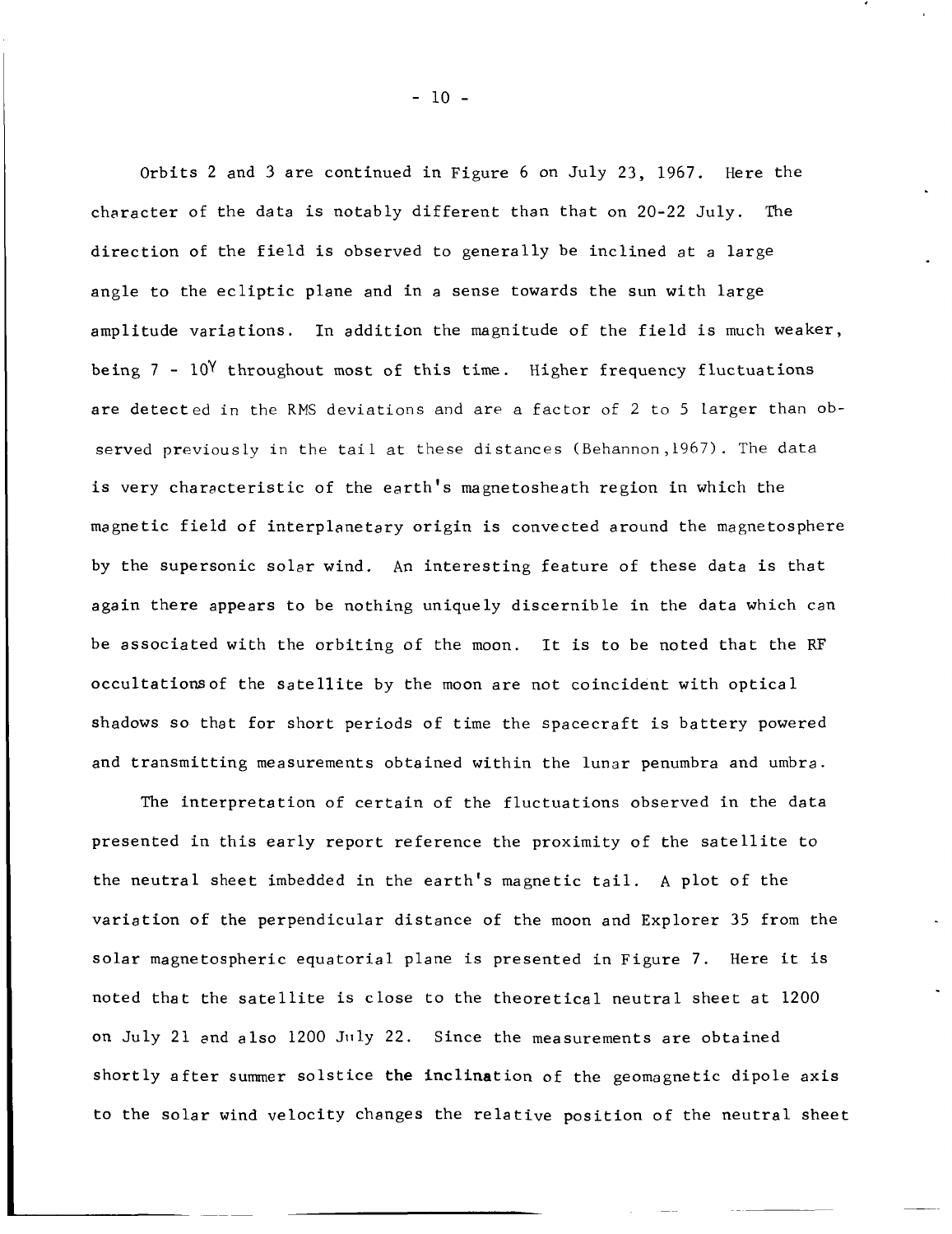by only a small amount. It is known that on average during the northern hemisphere summer the real neutral sheet is located several earth radii above the theoretical position defined by the solar magnetospheric equatorial plane (Ness, 1967). At the time the satellite appears to pass into the magnetosheath, between 2130 - *2400* UT July *22,* the moon is located  $\sim$  18 R<sub>E</sub> from the sun-earth line. This is in good agreement with previous measurements of the diameter of the geomagnetic tail, *40* RE, by Explorer **33**  at  $X_{SE}$  = -50 to -70  $R_E$  in the solar magnetospheric equatorial plane.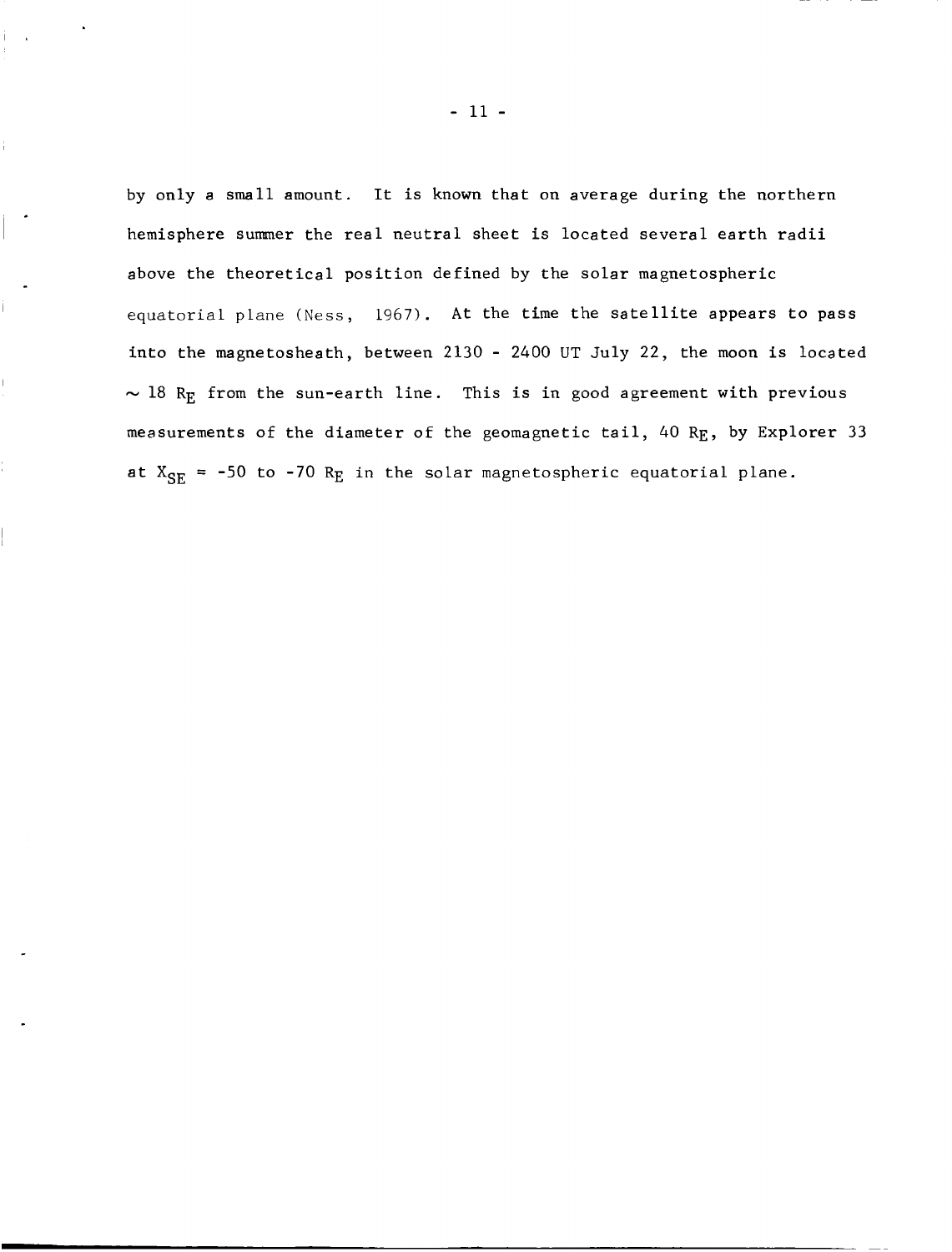## **Interpretation**

It appears from the intial inspection of the data obtained when the moon and the Explorer 35 are imbedded in the earth's magnetic tail that there is no detectable lunar magnetic field at the pericythion distance of 2500 kilometers. Temporal variations associated with the proximity to the neutral sheet limit the magnitude which can be set to approximately a few gamma. On the assumption that the moon possesses a simple dipole magnetic field a conservative upper limit to the affective magnetic moment can be set. The value obtained is  $_4$  **x**  $10^{20}$  cgs. units and is a factor of  $10$  less than that set by the earlier Russian measurements obtained from Luna 2. This analysis of Explorer 35 data indicates that the intrinsic lunar magnetic field on the surface of the moon is approximately 8y or less. Possible local variations of limited spatial extent could lead to larger surface magnetic fields observable during the four day interval centered on full moon when it is imbedded in the earth' magnetic tail. This absence of any intrinsic lunar magnetic field obviously precludes the existence of a trapped radiation environment of the moon.

From the observations obtained when the moon is immersed within the magnetosheath it appears that there is no obvious disturbance associated with the moon. This indicates that in the earth's magnetosheath there is no lunar bow shock wave developed around the lunar body. This further suggests that the important feature of a scale factor difference of 50 to 1 between the earth's magnetosphere and the moon is **significant** 

 $-12 -$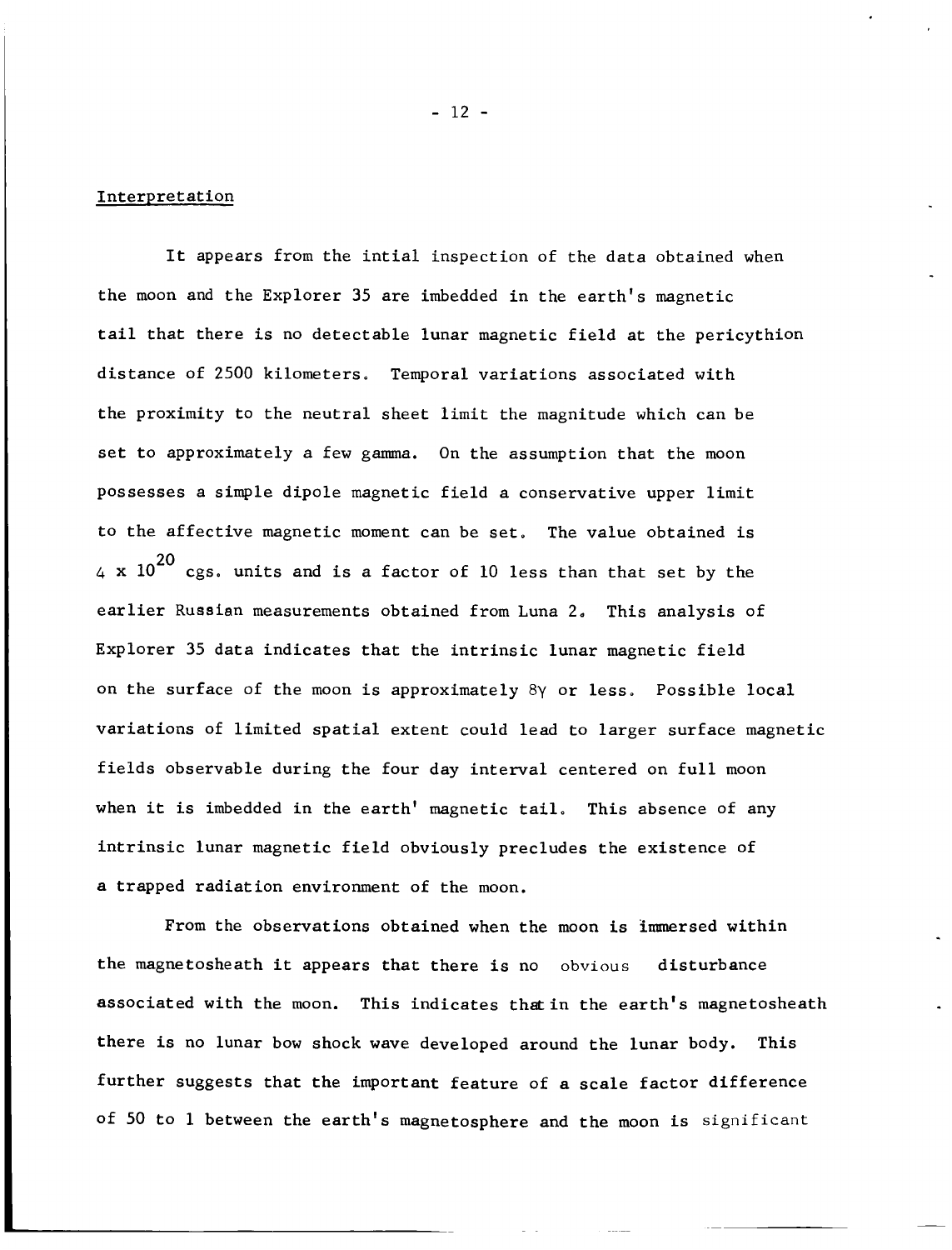in determining the interaction characteristic of the solar wind with the moon. Previously it had been questioned by Ness (1965) whether or not a shock wave would always develop about the moon under varying solar wind conditions when imbedded in the interplanetary medium. It should be noted however, at this early date that the limited analyses performed for the few orbits of data available may not be sufficient to reveal the presence of a relatively low mach shock which encompasses the moon when it is in the earth's magnetosheath. This is in distinction to the relatively high mach shock which develops around the earth's magnetosphere at all times regardless of the interplanetary medium conditions. Analysis of data from later orbits when the moon is located within the interplanetary medium do not reveal the presence of any disturbance clearly associated with the moon which appears to be a bow shock wave

The absence of any detectable change in the field magnitude associated with the moon when it is immersed in the magnetosheath and when the satellite is behind the moon indicates that the diffusion of interplanetary field lines through the moon is rapid. This rate of leakage of interplanetary field lines, when compared with the convective solar wind velocities permits an upper limit to be set on the effective electrical conductivity of the lunar body. In figure 8 a variation of the lunar body diffusion time is presented for effective conductivities of material which are typically thought to form the moon. The existence of a very small core of highly conducting material would only marginally affect the convection of interplanetary field lines through the moon and

- 13 -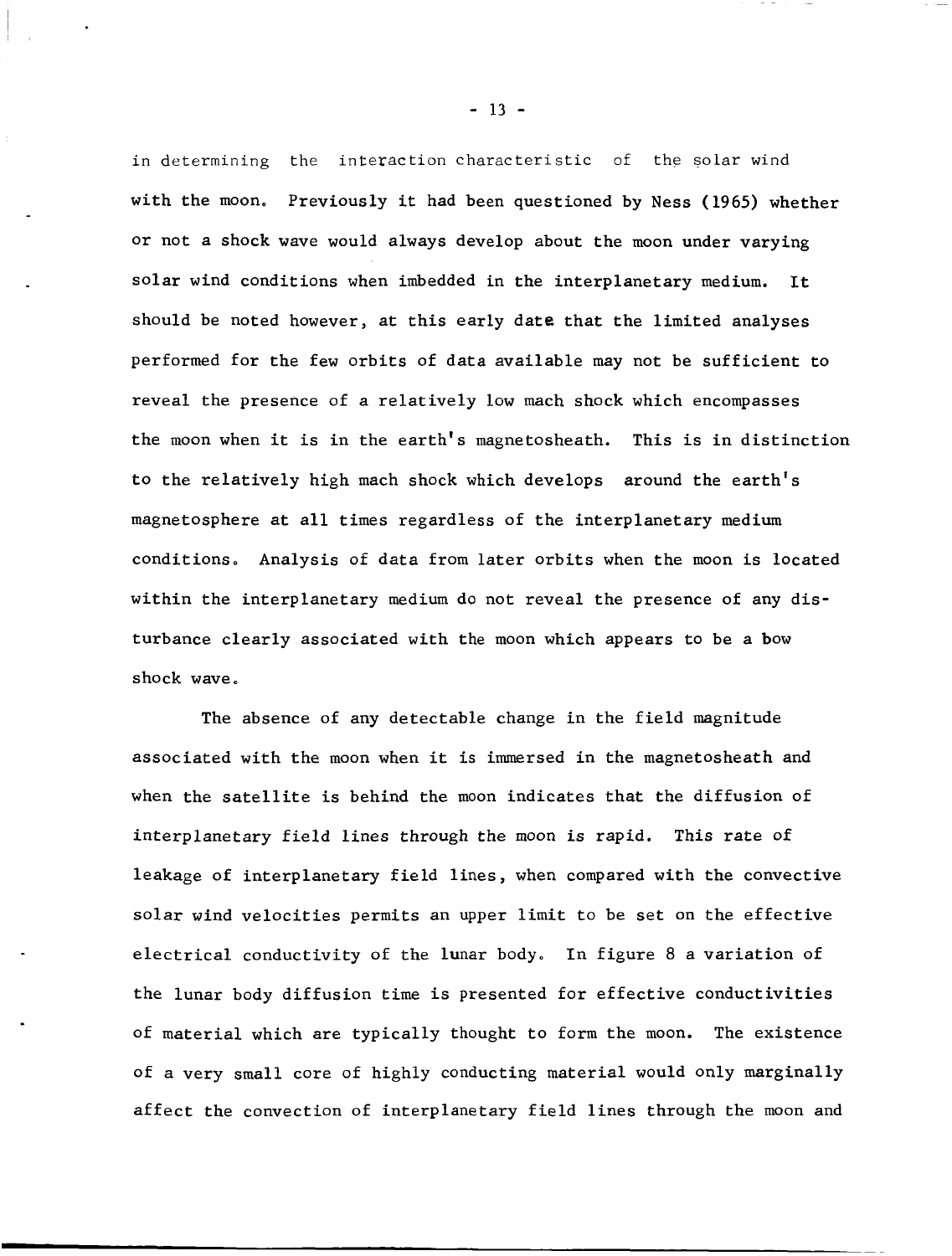cannot be rejected at this early date. However, it can reasonably be concluded that the diffusion time of interplanetary field lines must be on the order of the convection time of the solar plasma pass the moon since there is no noticable disturbance of the magnetic field in the lee of the moon. Since the diameter of the moon is *3476* Km. an assumed plasma velocity of 300 Km/sec. yields a time scale of **12**  seconds, This correspondingly yields an upper conductivity limit of  $10^{-5}$  mhos/meter assuming the magnetic permeability of the moon to be that of free space. In a computation of the diffusion time the  $\mu$  and  $\sigma$ appear as a product so that the diagram in figure 8 shows the abscissa as the product of the ratio of the real magnetic permeability of the moon to free space times conductivity as the variable parameter. The distribution of electrical conductivity within the moon is unknown, but the average value obtained can be related *to* the average thermal regime of the lunar body. It is well knowthat the principal factor affecting low frequency conduction of electrical current in typical earth materials below the crust depends principally upon temperature and only to second order on pressure variations. Thus an accurate measure of the electrical conductivity of the moon (and its composition) would permit a prediction of the internal temperature of the moon. From the limited analyses of data performed thus far, setting an upper limit of  $10^{-5}$  mhos/meter and assuming a temperature dependence similar to periclase and olivine (Hamilton, 1963) yields a maximum average temperature of the moon of less **than** 1000°.

- *14* -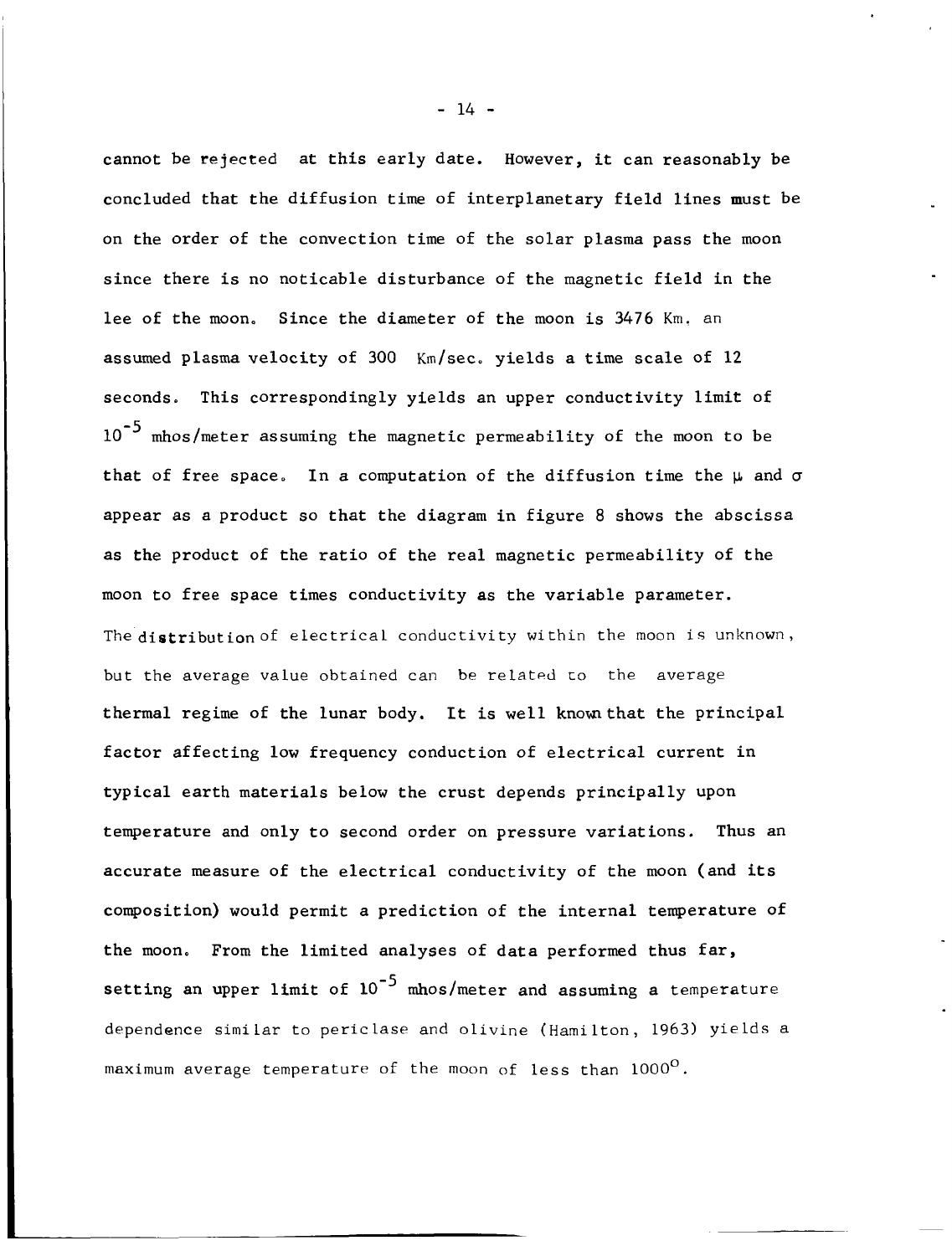## Conclusions

Initial analyses of early results obtained from the Explorer 35 magnetic field experiment of the NASA-GSFC indicates the absence of an intrinsic lunar magnetic field. These observations are performed whenthe moon is imbedded in the earth's magnetic tail and thus in a most favorable condition for detection of any ambient lunar magnetism. An upper limit of  $4 \times 10^{20}$  cgs. units is obtained which yields a maximum surface magnetic field of approximately 8y.

The apparent absence of a detectable bow shock wave encompassing the moon in the magnetosheath indicates that the difference in size of the lunar body and the earth's magnetosphere is important in considering the interaction of the solar plasma with the moon. A characteristic scale length usually chosen is a proton Larmor radius which is approximately 500 Km. This is of the order of the standoff distance from the lunar surface and hence the solar wind may not be able to develop a fluid flow type bow shock wave,

The magnetic field observations suggest that the moon does not accumulate interplanetary magnetic field lines because of its low conductivity. This sets an upper limit of  $10^{-3}$  mhos/m for an effective average electrical conductivity of the moon A lunar magnetosphere, as proposed by Gold (1966), does not appear to be formed.

Dolginov et al., (1967) suggest that the moon possesses a magnetosphere based upon their experimental observations which report that the magnetic field was observed to always lie between *24-40y* regardless of the position of the satellite relative to the moon and the earth. The early experimental

- 15 -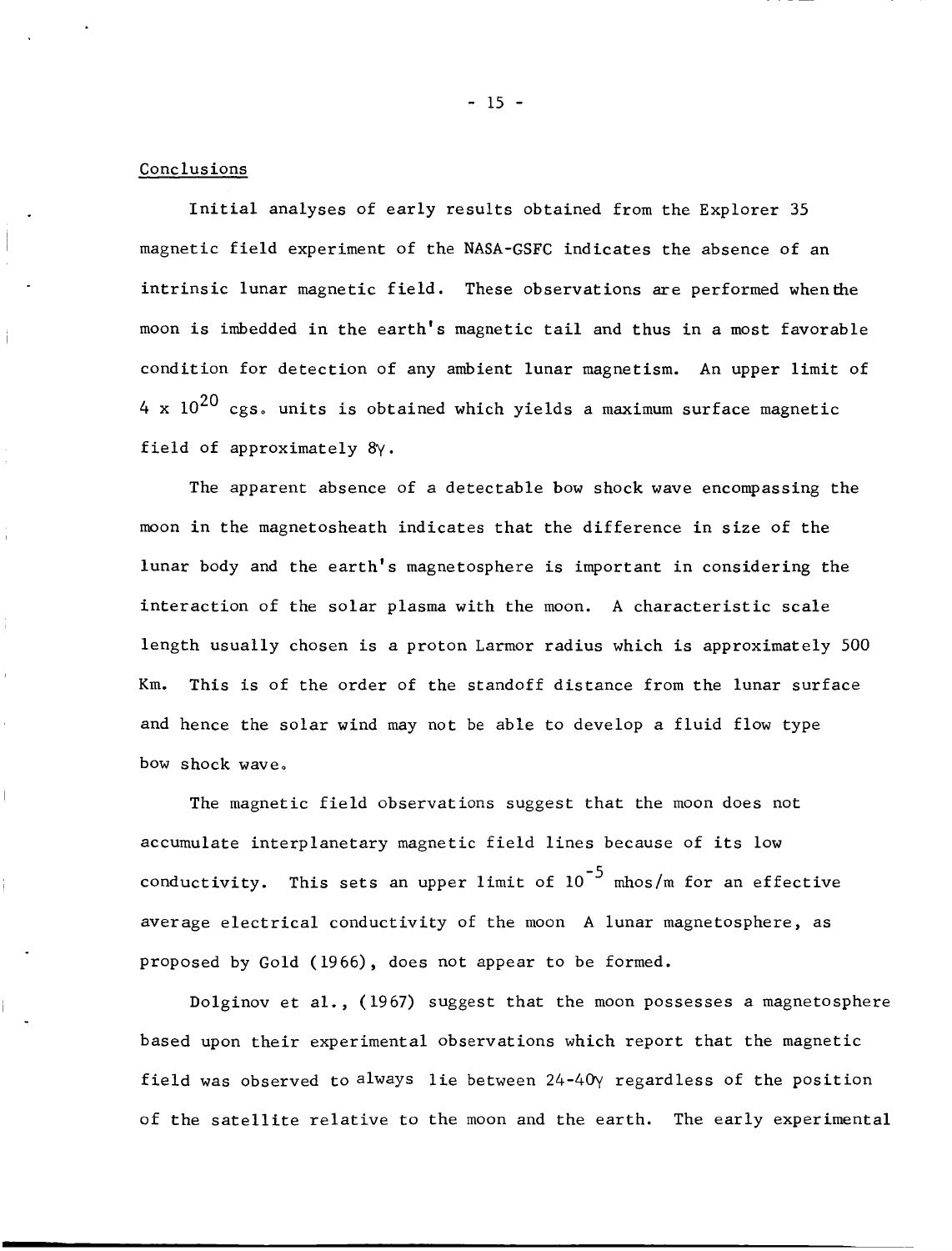results from Explorer 35 do not confirm such large fields reported in the vicinity of the moon. Although Luna  $10$  is in a closer orbit (apocynthion  $\overline{\phantom{a}}$ 2700 Km, pericynthion= 2100 Km) it is difficult to reconcile the experimental data of Luna 10 with those from Explorer 35.

The low conductivity inferred from the absence of a lunar magnetosphere formed by accreted interplanetary field precludes a moon whose interior is very hot. The suggestion from these data is that the moon is now cold with a average temperature less than l,OOO°K, **<sup>A</sup>** similar conclusion has been reached by MacDonald (1963) from a study of the possible thermal history and present figure of the moon. If the moon were of uniform composition similar to chondritic meteorites then the major fraction of the interior would be at very high temperature and unable to support  $\bullet$  non-equilibrium figure observed. The alternative is either a non-chondritic composition or a concentration of the heat sources near the lunar surface, The precise analysis of an extended suite of observations will **Le** provided more definitive answers to the question of the effective electrical conductivity of the moon and its thermal regime.

These early results reflect the initial interpretations of data only recently obtained, **As** better quality data are received and more extensive analyses are performed, it is anticipated that the conservative estimates on lunar magnetism and electrical conductivity can be improved. The new and interesting question which these measurements raise is the true nature of the solar wind flow around the moon and the formation of a lunar wake. An answer to this question, both experimentally and theoretically, will also help to assess the previous report of a possible magnetohydrodynamic wake of the moon by Ness (1965a).

 $- 16 -$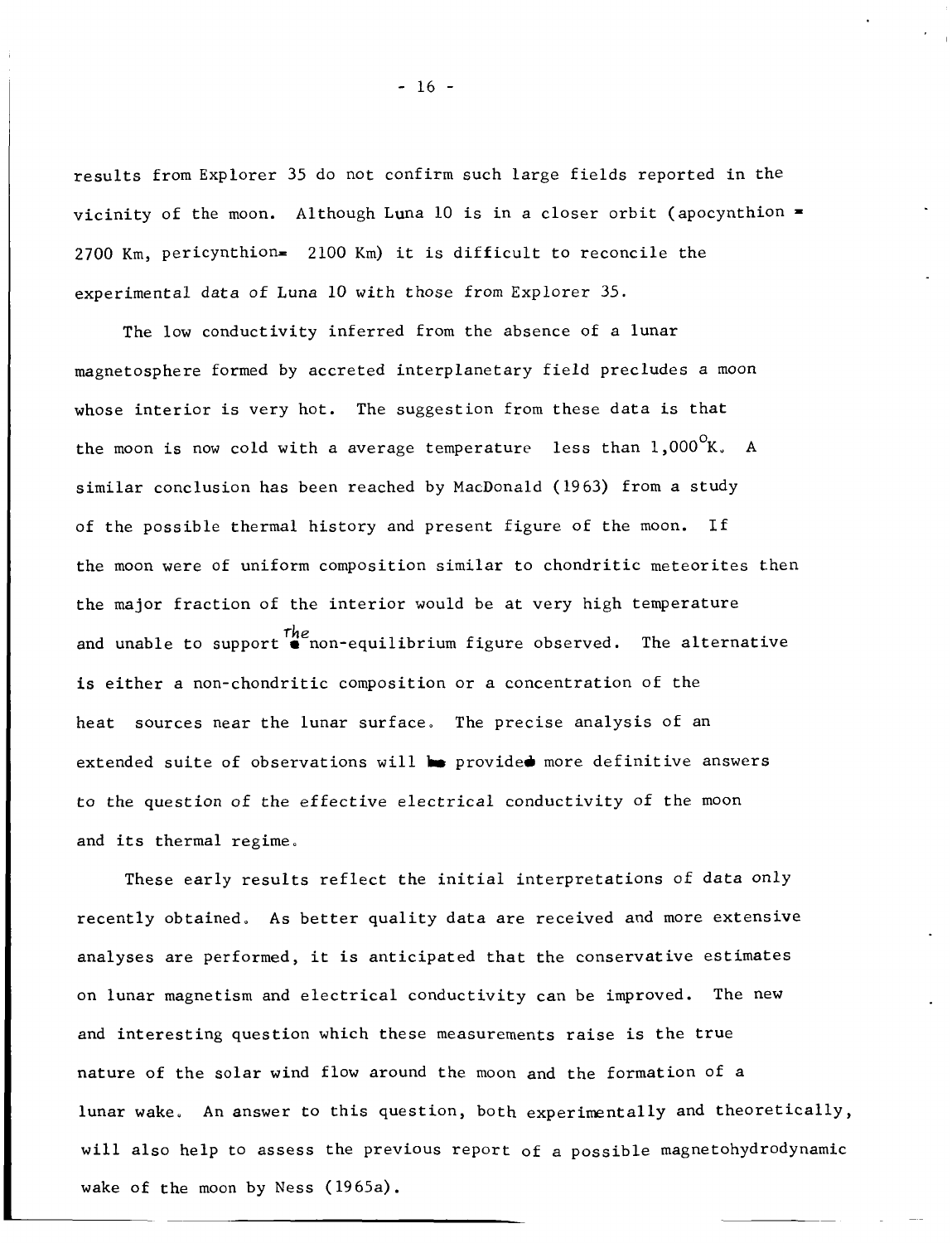## Acknowledgements

It is our pleasure to acknowledge the support of the Goddard Space Flight Center in the conduct of this experiment and the AIMP Project Manager, Mr. Paul Marcotte and his staff in carrying out this mission. The fluxgate magnetometer sensor was manufactured by Schonstedt Instrument Company, Silver Spring, Maryland. The instrument electronics for digital conversion and range switching logic were designed and fabricated at GSFC. We appreciate the support of Mr. Herbert Haney and Mr. William Mish of GSFC in the rapid analysis of this data. Discussions of these preliminary results with Drs. H, E. Taylor and Y. C. Whang are appreciated.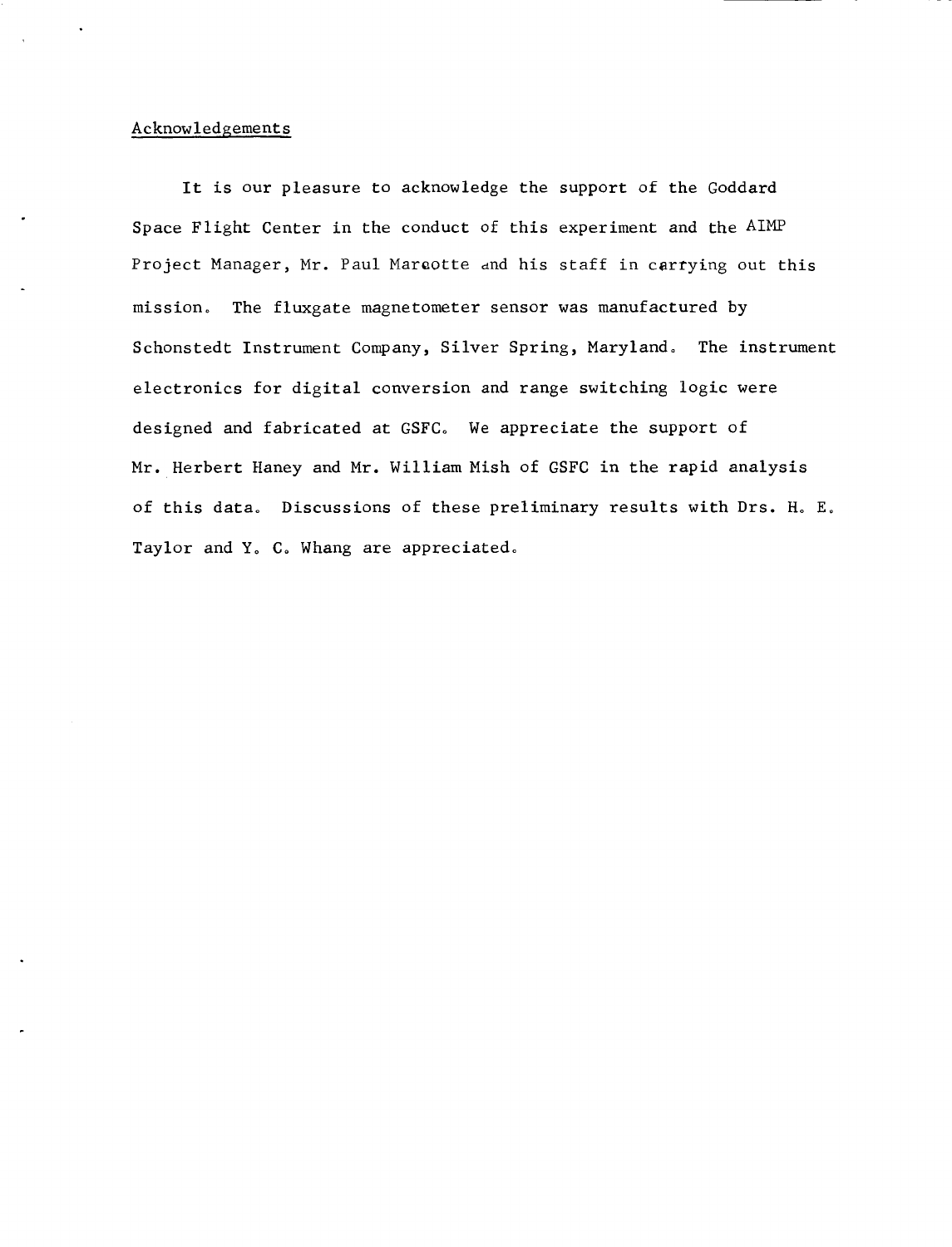- Figure 1 Projection of the transfer trajectory of Explorer 35, the orbits of the moon and Explorer 33 on the ecliptic plane between July 19-27, 1967. Average position of the earth's magnetic tail and bow shock wave are included for reference.
- Figure 2 Projection on ecliptic plane in selenocentric coordinates of injection and first orbit of moon by Explorer 35.
- Figure 3 Magnetic field data obtained by NASA-GSFC experiment on 20 July 1967 during Explorer 35 transfer trajectory phase in geomagnetic tail. Geocentric solar ecliptic coordinates are shown at the bottom,
- Figure *4*  Magnetic field data obtained by NASA-GSFC experiment on 21 July 1967 during Explorer 35 transfer trajectory phase in geomagnetic tail. Geocentric solar ecliptic coordinates are shown at the bottom.
- Figure 5 Magnetic field data obtained by NASA-GSFC experiment on 22 July 1967 during Explorer 35 transfer and lunar orbit phases in geomagnetic tail. The injection of the spacecraft is indicated as are orbital apocynthion **(A)** and pericythion (P) and telemetry transmission occultations by the lunar body (cross hatched region)
- Figure 6 Magnetic field data obtained by NASA-GSFC experiment on 23 July 1967 during Explorer 35 lunar orbit phase in geomagnetic tail. These data include orbits 2 and **3** of the moon when the moon is imbedded within the magnetosheath of the earth.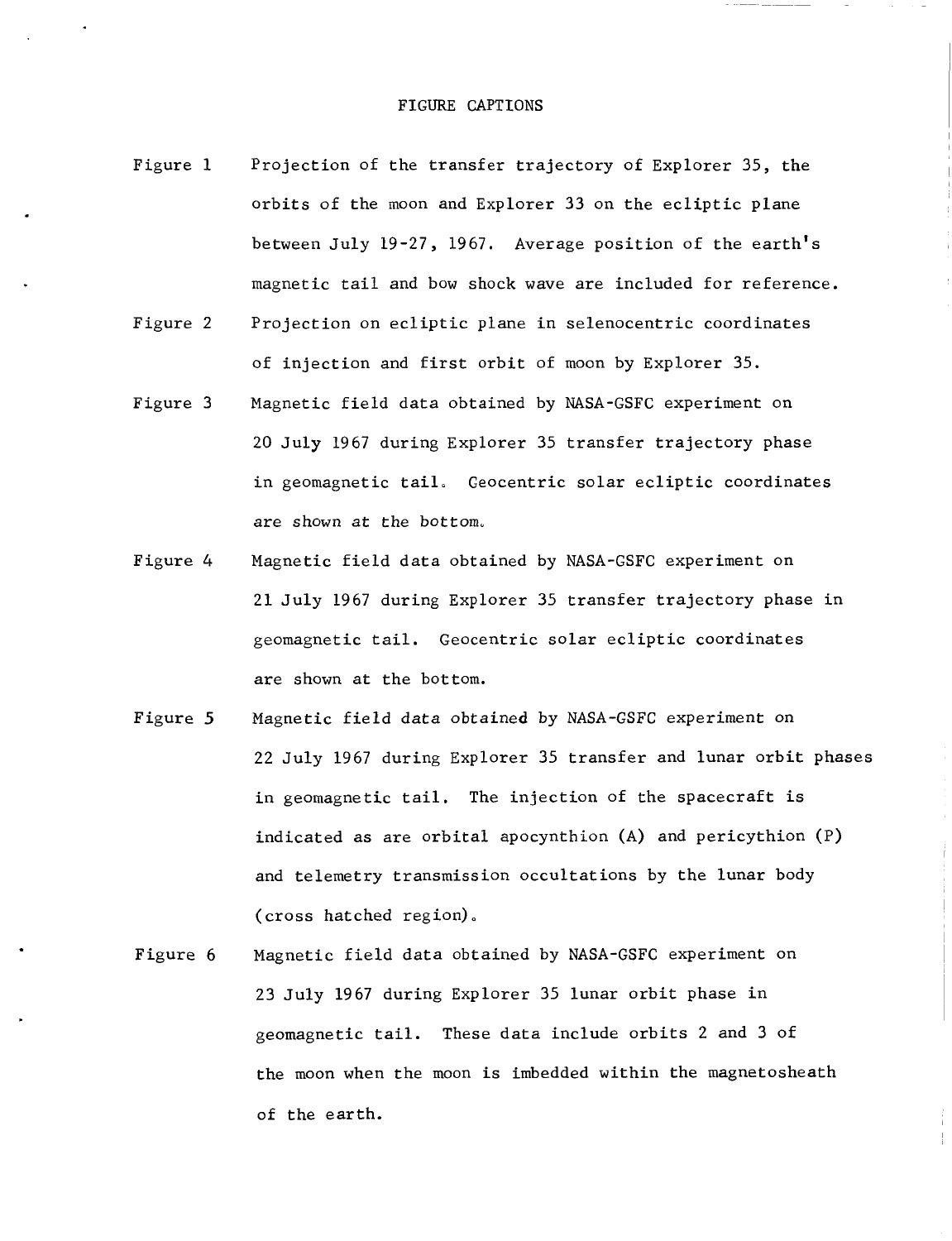- Figure 7 Variation of the distance  $(Z_{SM})$  to the solar magnetospheric equatorial plane ( $Z_{SM} = 0$ ) as measured in  $R_E$  during the time interval 19-23 July 1967 when Explorer 35 and the moon were immersed within the geomagnetic tail. Injection into lunar orbit is indicated and observed in the merging of the positions as measured in geocentric coordinates.
- Figure 8 Theoretical lunar diffusion time as function of effective electrical conductivity. The range of time constants, T1 and **7**  corresponds to the different scale lengths **2'** assumed of either lunar radius  $(R_M)$  or lunar diameter  $(D_M)$ .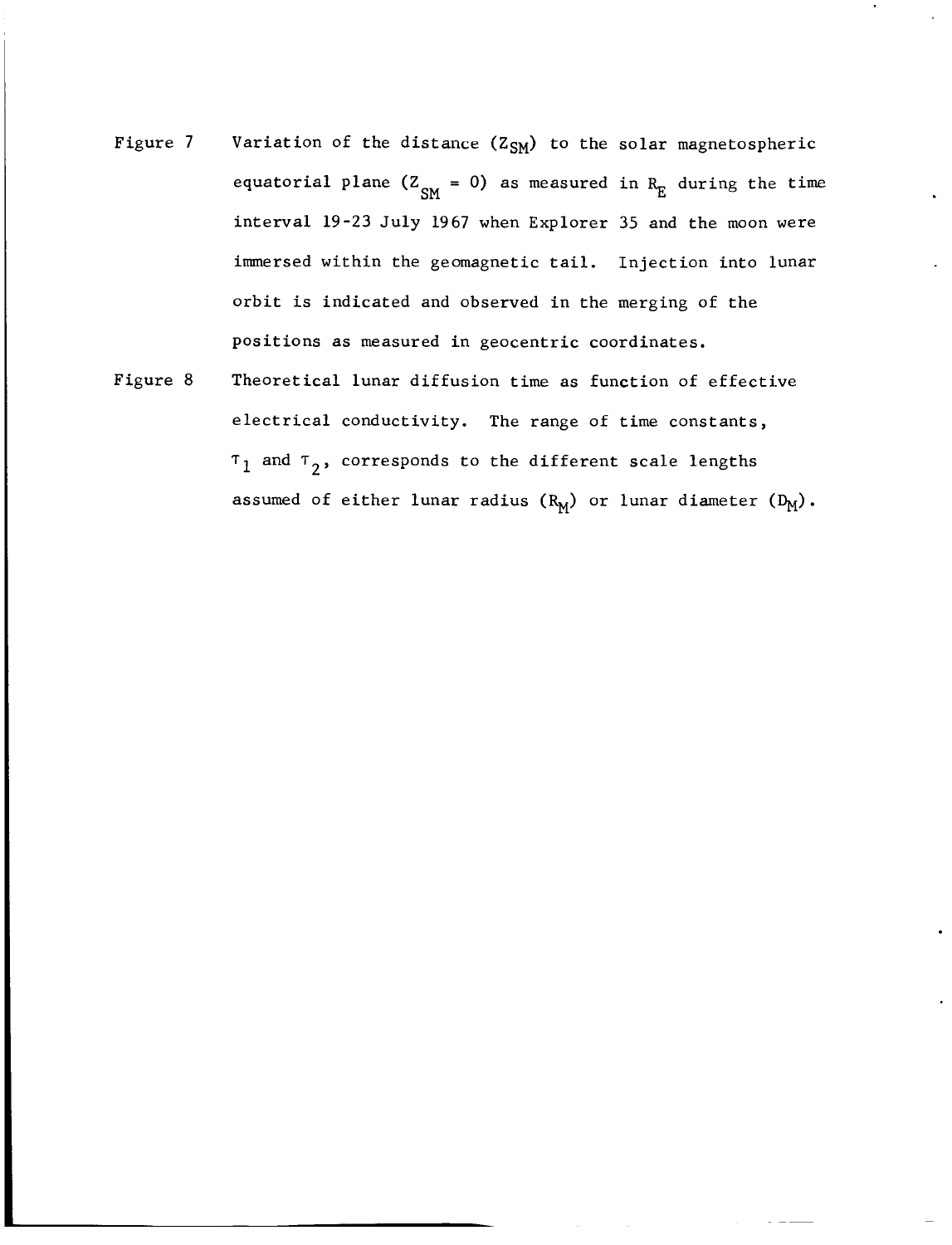## References

- Anderson, K. A. and N. F. Ness, Correlation of Magnetic Fields and Energetic Electrons on the IMP-1 Satellite, Journal of Geophysical Research 71, 3705-3727 , 1966,
- Bame, S. J., J, R. Asbridge, H. E, Felthauser, E. W. Hones and I. B. Strong, Characteristics of the Plasma Sheet in the Earth's Magnetotail, Journal of Geophysical Research 72 , 113-129 , 1967.
- Behannon, K. W., Mapping of the Earth's **Bow** Shock and Magnetic Tail by Explorer 33, NASA-GSFC preprint,  $X$  612-67-344, 1967.
- Dolginov, S. H., E. G. Eroshenko, L. N. Zhugov, **No** V. Pushkov and L. 0. Tynrmina, Investigation of the Magnetic Field of the Moon, Geomagnetism and Aeronomy, 1, 21-29, 1961.
- Dolginov, Sh. Sh., E. G. Yeroshenko. L. H. Zhuzgov and N. V. Pushkov, Measurements of the Magnetic Field in the Vicinity of the Moon on the *AMs* Luna 10, Doklady A. **No** SSSR, *170,* 574-577, 1966.
- Dolginov, She Sh., E, G. Yeroshenko, **L.** N. Zhuzgov and I. A. Zhulin, Possible Interpretation of the Results of Measurements in the Near Lunar Satellite *AMs* Luna 10, Geomagnetism and Aeronomy, *L,* 436-441, 1967. (In Russian).
- Gold, T., The Magnetosphere of the Moon, in The Solar Wind ed. by R. J. Mackin, Jr. and N. Neugebauer, pp. 381-392, Pergaman Press, N.Y. 1966.
- Hamilton, Robert M., Pemperature Variation at Constant Pressures of the Electrical Conductivity of Periclase and Olivine, J. Geophys. Res., 70, 5679-5692, 1965.
- MacDonald, G. J. F., Internal Consitition of the Inner Planets and the Moon, Space Science Research, **2,** 473-577, 1963.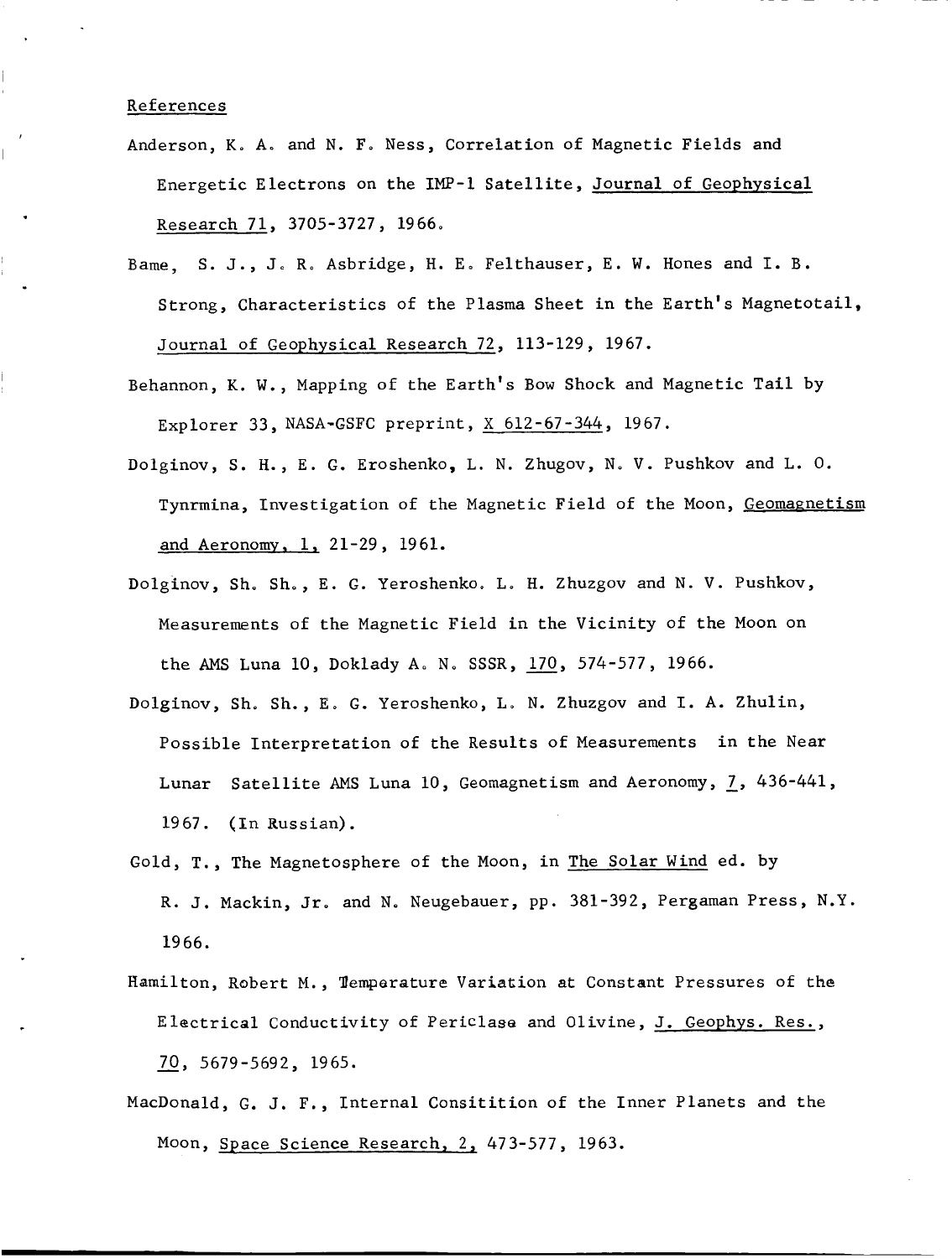- Ness, N. F., The Magnetohydrodynamic Wake of the Moon, Journal of Geophysical Research, 70, 517-534, 1965.
- Ness, N. F., The Earth's Magnetic Tail, <u>Journal of Geophysical Research</u>,<br>70, 2989-3005, 1965.
- Ness, No F., K. W. Behannon, **S.** C. Cantarano and C. **S.** Scearce, Observations of the Earth's Magnetic Tail and Neutral Sheet at 510,000 KM by Explorer 33, Journal of Geophysical Research, 72, 927-934, 1967.
- Ness, N. F., Remarks on the Interpretation of Luna 10 Magnetometer Results, Geomagnetism and Aeronomy, *1,* 431-435, 1967. (In **Russian).**
- Ness, N. F., Observations of the Solar Wind Interaction with the Geomagnetic Field: Conditions Quiet in Solar Terrestrial Physics, Chapter 111, edited by Newman and King Academic Press, 1967.
- Speiser, T. **W.** and N. **F.** Ness, The Neutral Sheet in the Geomagnetic Tail: Its Motion, Equivalent Currents and Field Line Reconnection Through It, Journal of Geophysical Research, 72, 131-141, 1967.
- Zhuzgov, L. N., Sh. Sh. Dolginov, E, G. Yeroshenko, Investigation of the Magnetic Field from the AMs Luna 10, Cosmic Investigations, 4, 880-899, 19 66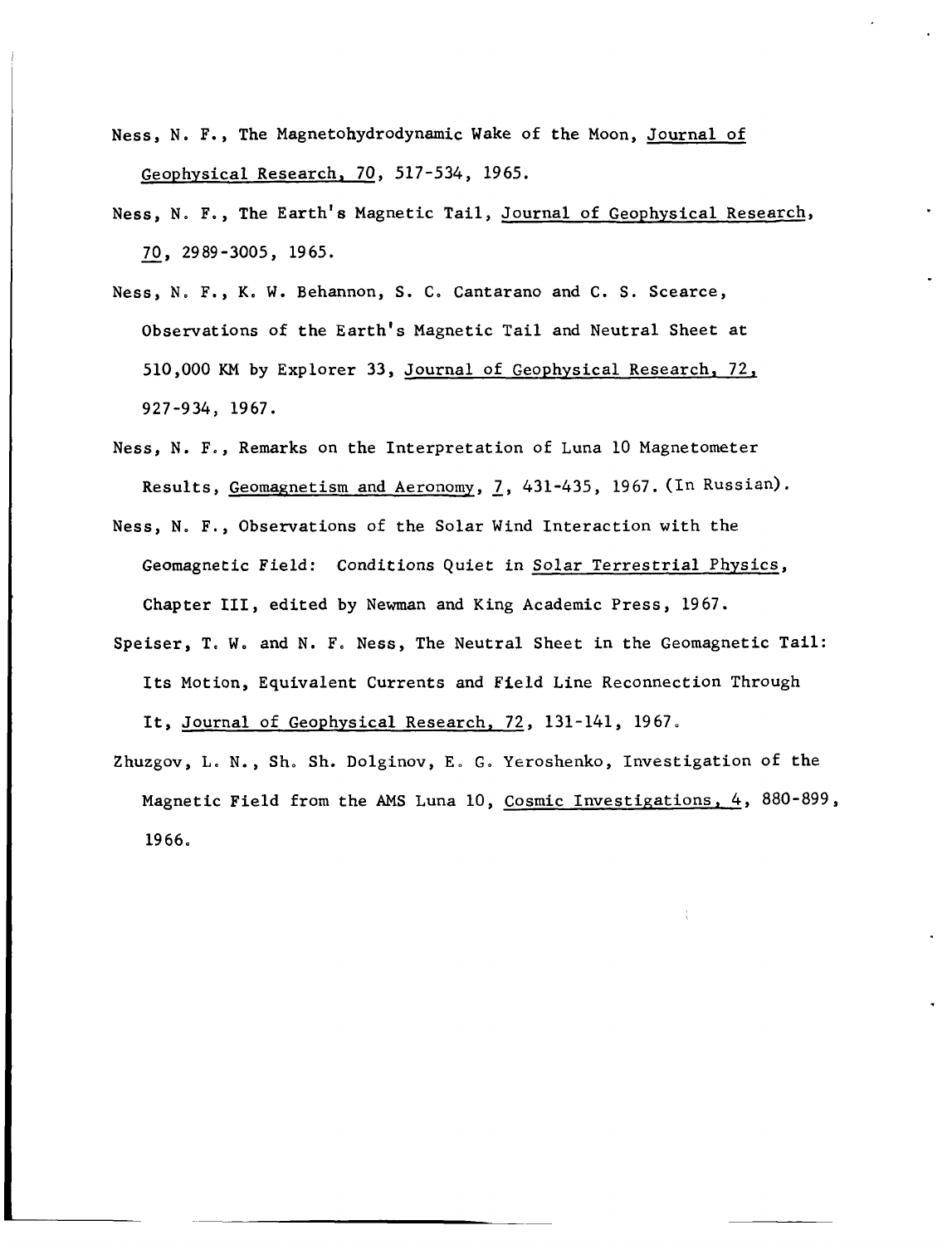

 $\overline{\phantom{a}}$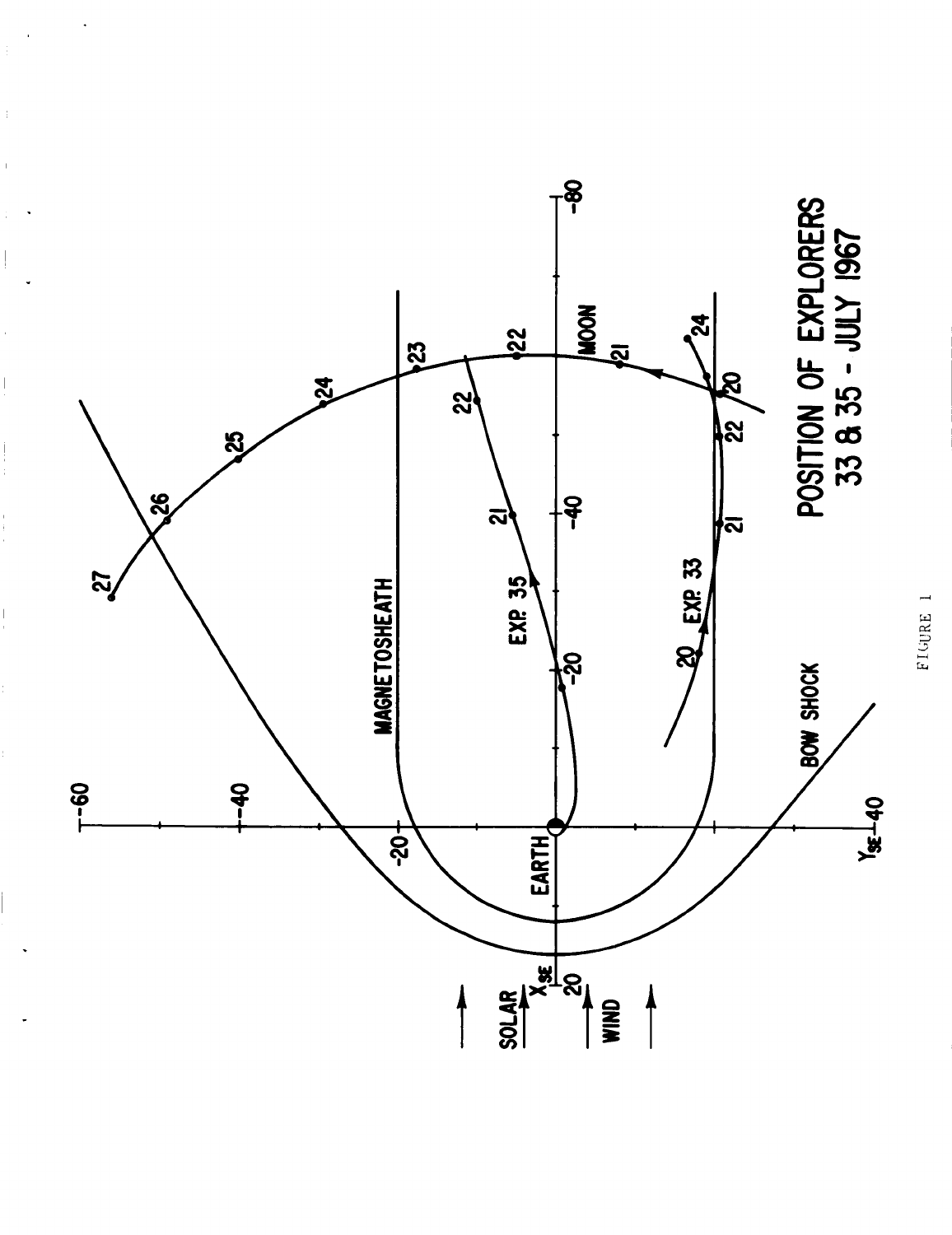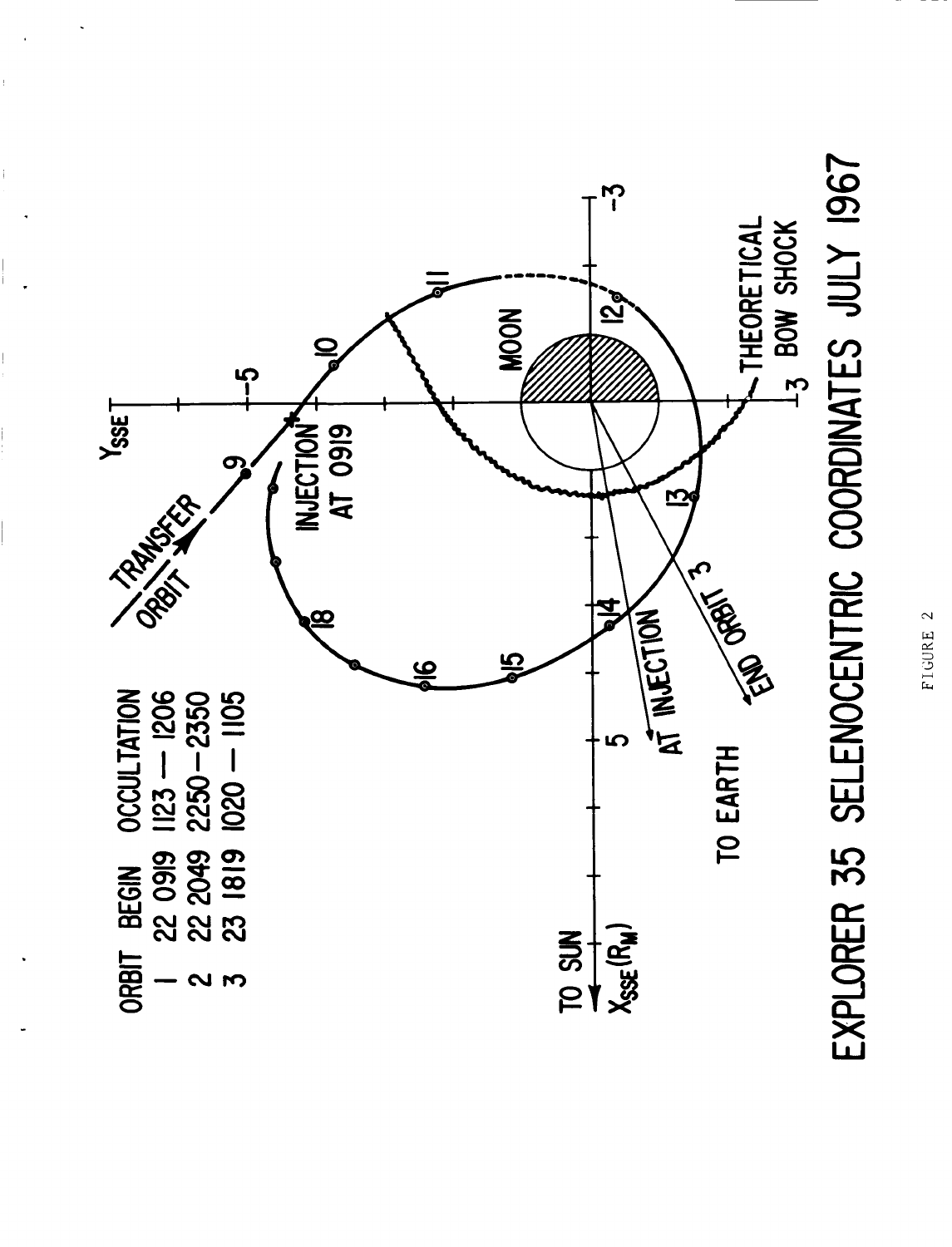AIMP-E FLUXGATE EXPERIMENT<br>YEAR 67 DAY 200 CLOCK 14672

 $\cdot$ 

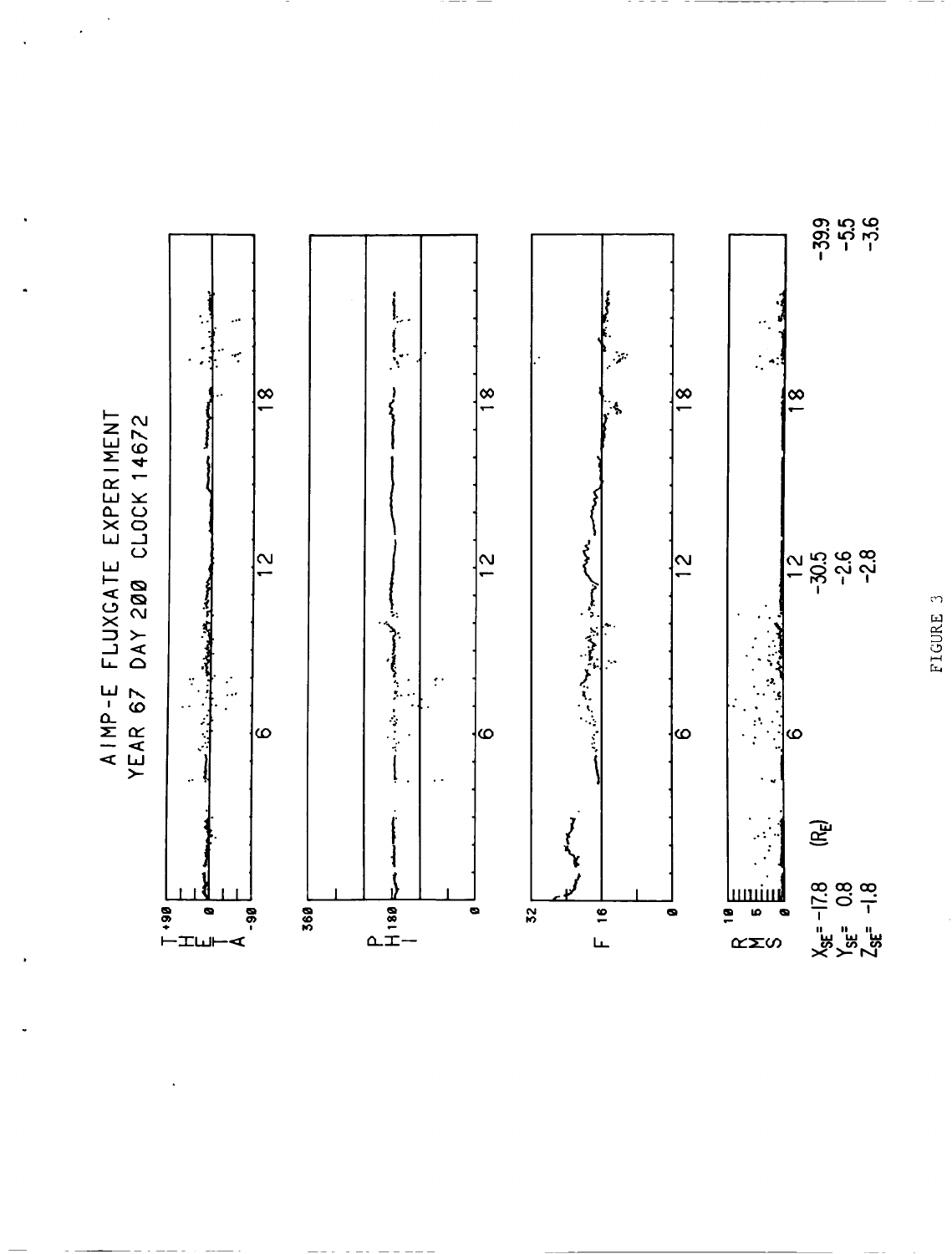



AIMP-E FLUXGATE EXPERIMENT<br>YEAR 67 DAY 201 CLOCK 15728

 $\,$   $\,$ 

 $\bar{1}$ 

 $\frac{1}{2}$ 

 $\overline{\phantom{a}}$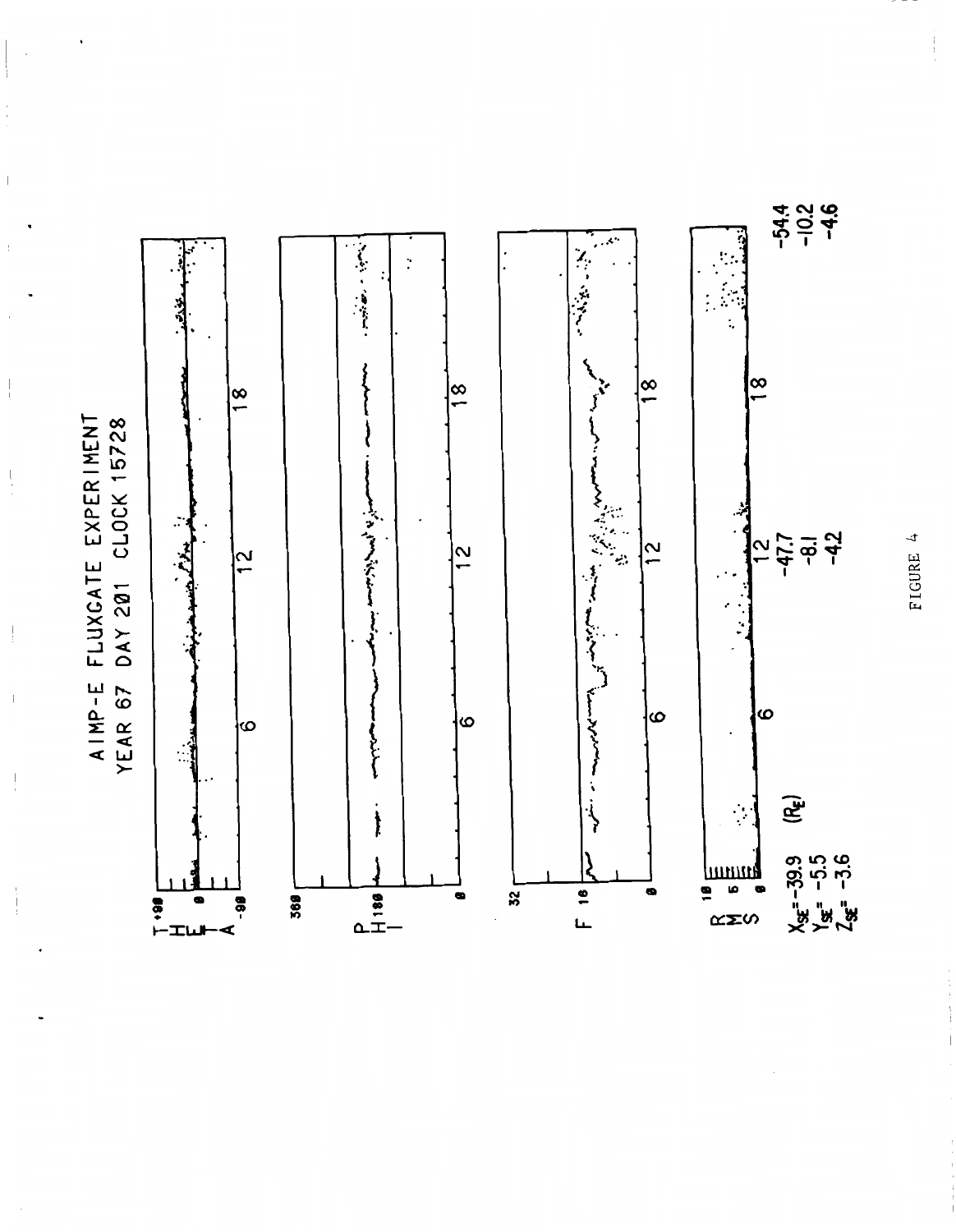AIMP-E FLUXGATE EXPERIMENT<br>YEAR 67 DAY 202 CLOCK 16786 DAY 202 CLOCK 16786

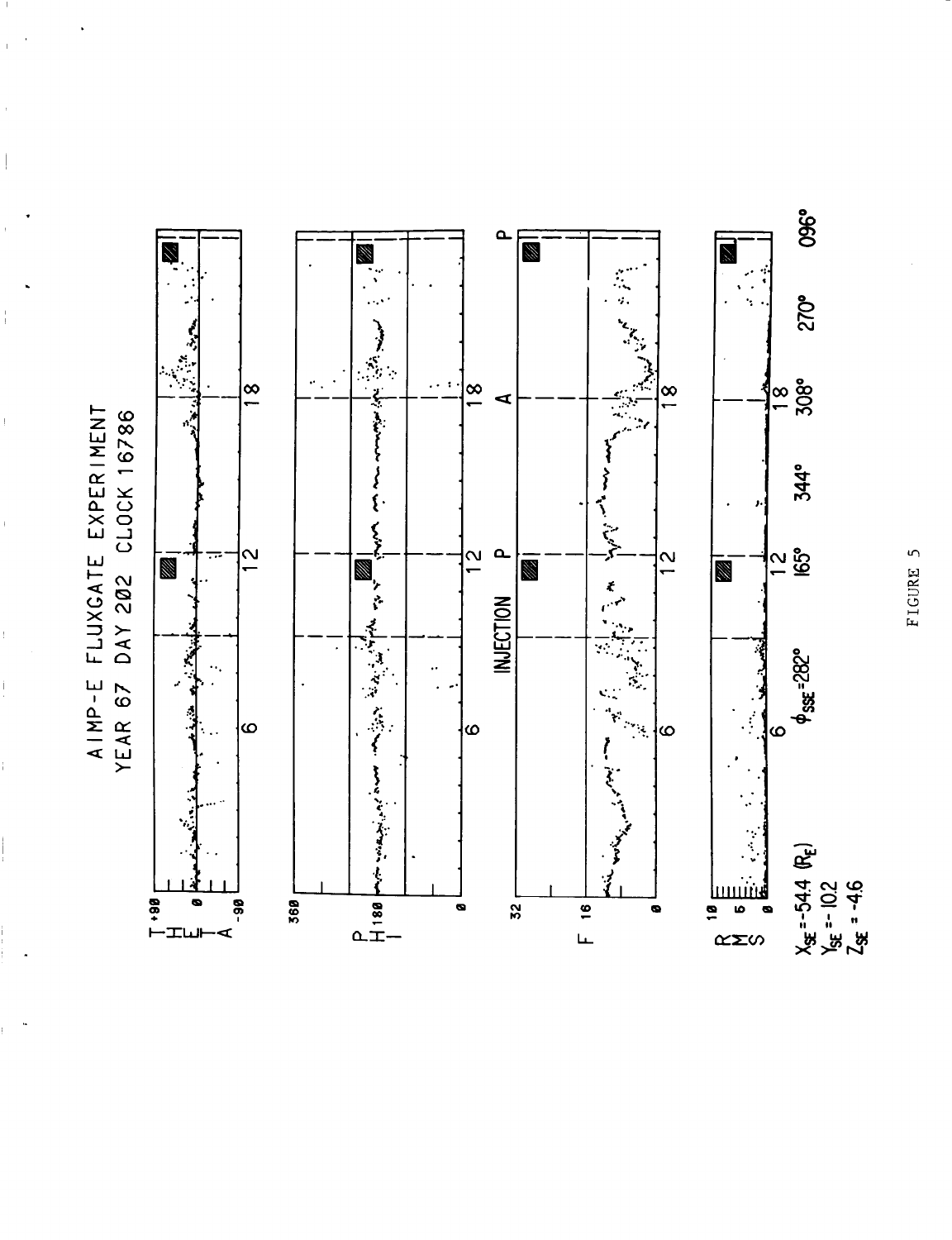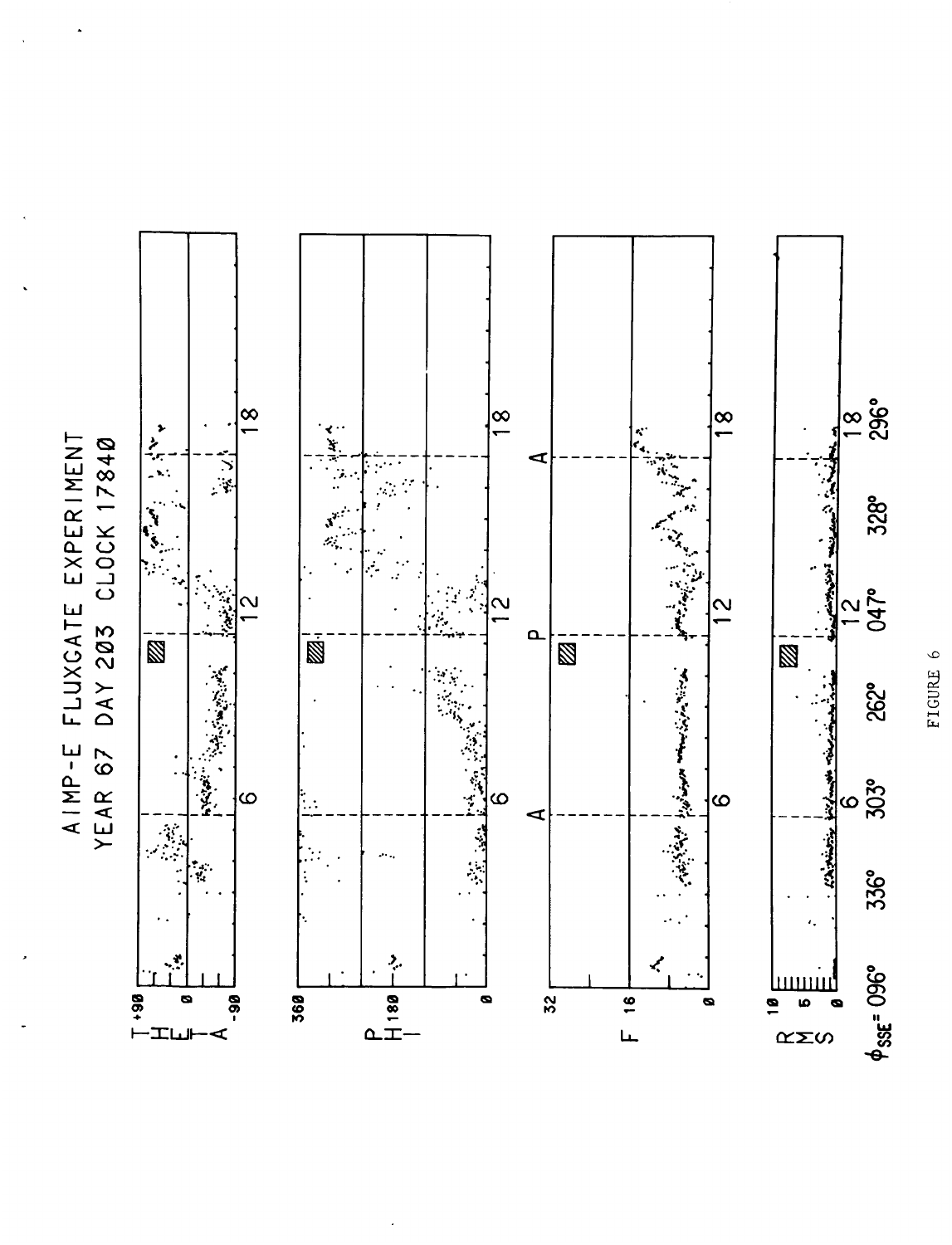